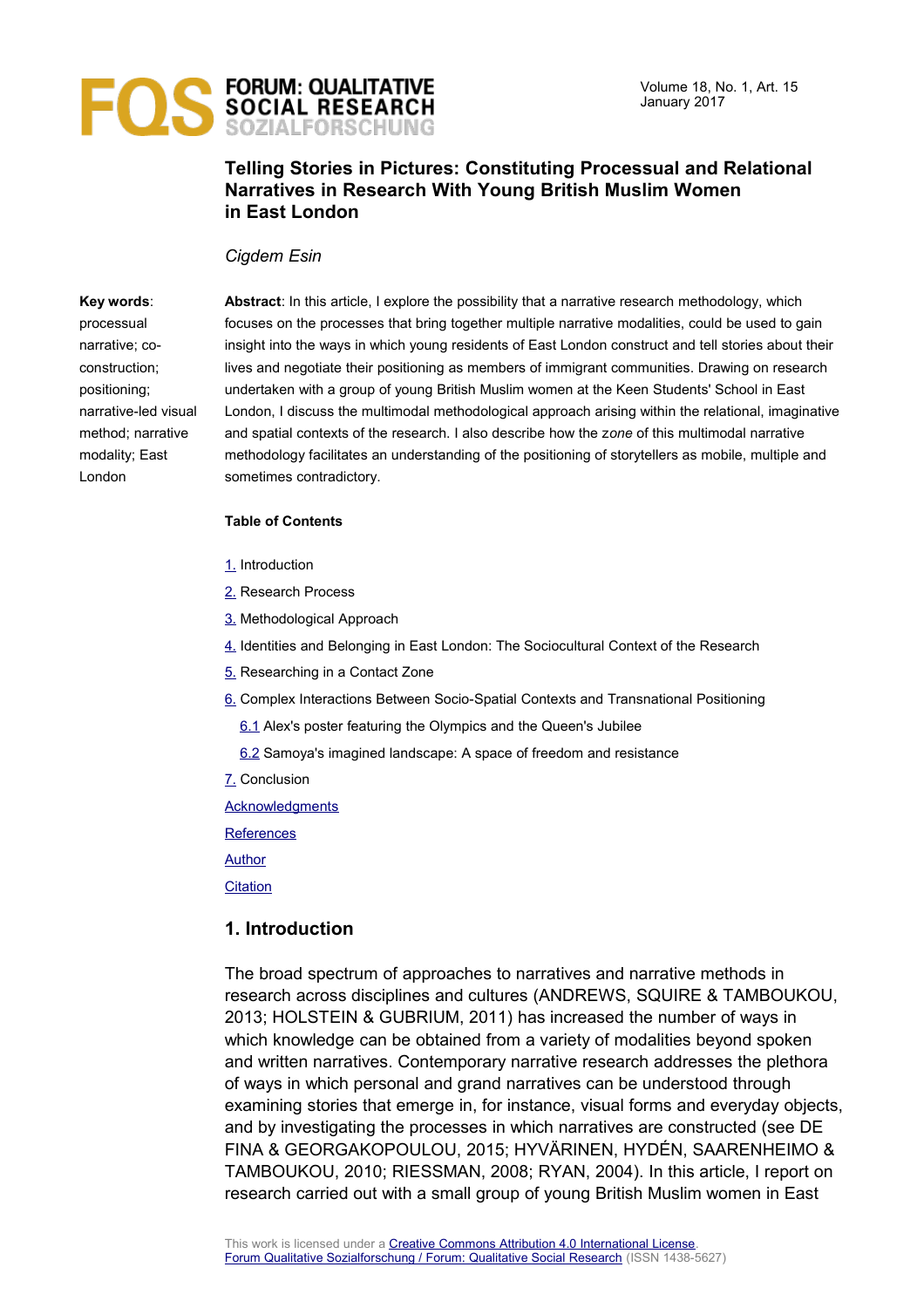London. I suggest that a multimodal narrative methodology could contribute towards an in-depth understanding of the mobility and relationality in the life stories of young people within the multilayered cultural and spatial context of East London. Engaging with the arguments on the *contact zone* as a methodological space (ASKINS & PAIN, 2011; TORRE et al., 2008), I propose that processual narratives generated by a multimodal method in the *zone* of the research workshops could open up a space for both storytellers and researchers to explore the interrelations between personal and cultural resources from which selfnarratives were constituted. [1]

In its design, the research was linked to the "Visual Autobiographies in East London" study, which Corinne SQUIRE and I conducted (ESIN & SQUIRE, 2013; SQUIRE, ESIN & BURMAN, 2013) together with Chila Kumari BURMAN, Leverhulme Artist in Residence at the Centre for Narrative Research. This former project drew on a series of art workshops in which a diverse group of people who lived, worked and spent leisure time in East London made visual autobiographies contoured by life-size body shapes. Additionally, participants were interviewed about their images and image-making process. The study focused on exploring the visual autobiographies as co-constructed narratives across a number of contextual levels. The analysis focused on the visual narratives' symbolic, personal and interpersonal construction rather than on broader contextual narratives. [2]

The small-scale study on which this article is based followed a similar course. It drew on visual life story workshops with a group of five young British Muslim women aged between twelve and fourteen. Participants were asked to tell visual life stories and were subsequently interviewed about the stories they created. The workshops ran in the Keen Students' School, which had been one of the sites featured in the Visual Autobiographies research (ESIN & SQUIRE, 2013). In this follow-up study, visual storytelling was treated as a technique that would give participants more space and a specific device with which to tell their stories as opposed to the normativity involved in co-constructing life narratives in research interviews. The aim was to explore the emancipatory possibilities that visual narratives could provide for the participants (SQUIRE et al., 2014, p.43), particularly in transnational cultural spaces (O'NEILL, 2008), where life stories are heterogeneous and relational. [3]

My aim here is to take up some of the questions raised in a previous paper by ESIN and SQUIRE (2013) in relation to the role of co-construction and interaction in the constitution of visual narratives. In the former analysis, the focus was on the visual autobiographies, while verbal narratives were analyzed supplementary to the visual narratives. In this article, I examine a different set of visual stories shaped by the participants' cultural resources. The analysis moves beyond what is told in still images and focuses on the interrelations between verbal, visual and interactional narratives as part of the narrative process. The interrelations under analysis include participants' individual and familial stories, their experiences of urban spaces and their stories of transnational communities and research relations. Here, I develop the analysis in the former paper to argue that multiple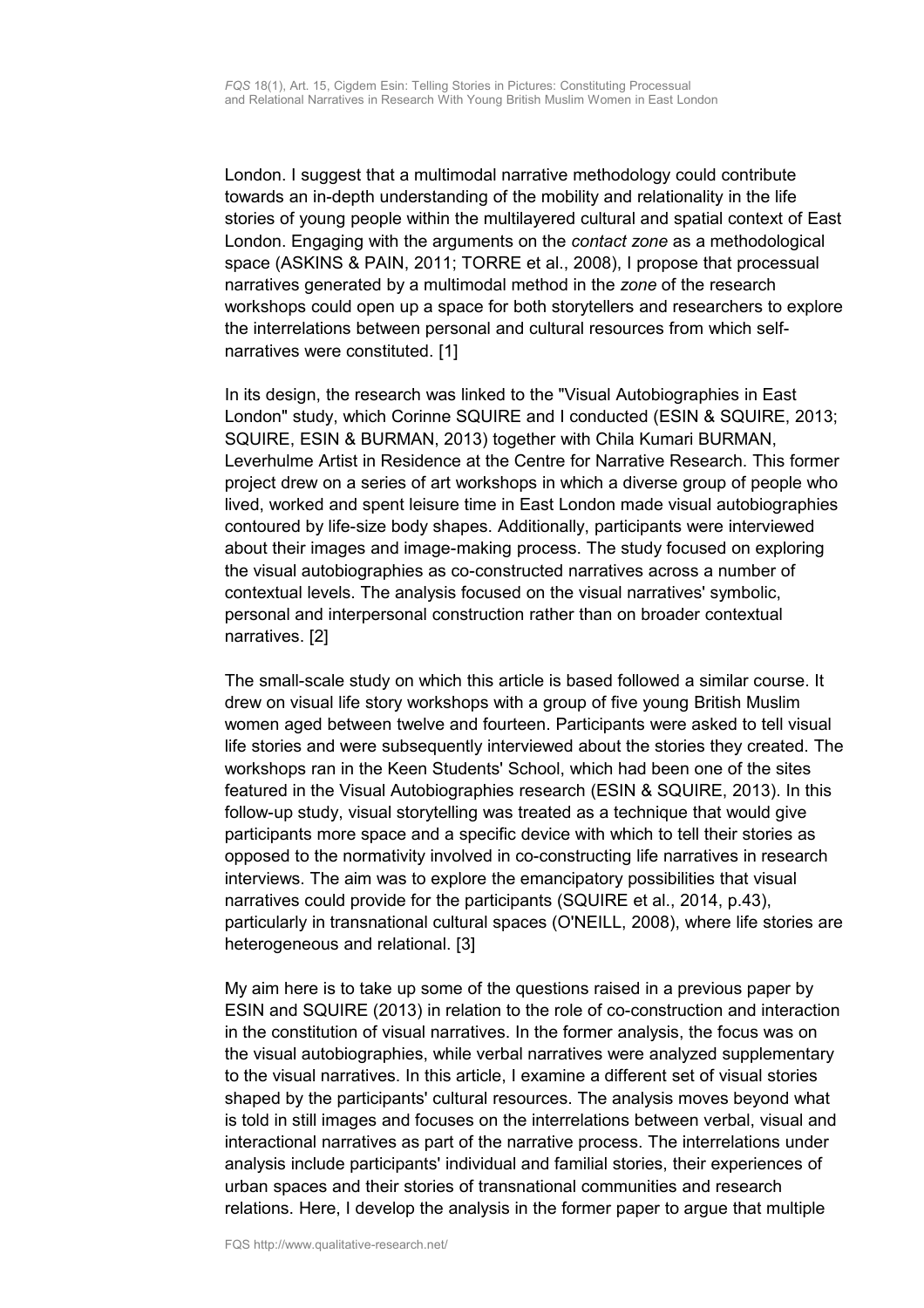modalities enabled the mobility and relationality generated within the *zone* of the workshops and shaped both the individual narratives and positioning of the participants. [4]

My approach to *process* focuses on multiple components of narrative coconstruction. It involves a social space and relations that were configured through interaction between the research team and the participants, between the local context and the broader socio-cultural context of life stories. After elaborating on the methodology of the research, I discuss the broader socio-cultural context of East London that brings together biographical, relational, emotional, cultural and socio-political elements in the construction of its residents' identities. It is within this context that life stories were told and listened to in this research. [5]

I then reflect on the complex and multi-layered interactions that emerged within the *contact zone* of the research workshops. This section engages with arguments that consider the *contact zone* a methodological space, such those of ASKINS and PAIN (2011) and TORRE et al. (2008), who draw on PRATT's (2008) conceptualization of *contact zone* as "a social space where disparate cultures meet, clash and grapple with each other, often in asymmetrical relations of power" (p.6). Considering the research process as a methodological zone, I propose that working across multiple narrative modalities expanded the space of the contact relations and thus enabled the participants to consider the broader context of the asymmetrical power relations in which they live. [6]

I conclude with a discussion on the relational and processual constitution of individual narratives in this research by focusing on the stories of two research participants. The fragment of analysis that I offer draws on the assembly of visual, verbal and interactional narratives that emerged in the research process. It considers the links between the transnational lives of the research participants, their imagination and their mobile positioning as storytellers. [7]

## <span id="page-2-0"></span>**2. Research Process**

The workshops ran on weekly basis at the Keen Students' School (KSS) over summer and autumn 2012. A group of five young women aged between twelve and fourteen regularly participated in the workshops. Four of the participants were from British Bangladeshi families and one was from a British Somali family. All of the participants were born and raised in East London. The research team comprised Corinne SQUIRE, Amina BEGUM, Ellie CARR, Mikka Lena PERSS and Cigdem ESIN. SQUIRE and ESIN are narrative researchers with experience in transcultural research. SQUIRE is a British academic. ESIN is an academic who migrated from Turkey to the United Kingdom. She participated in the Visual Autobiographies study and reflexively analyzed her own visual autobiography (ESIN & SQUIRE, 2013). BEGUM and CARR were undergraduate students at the University of East London at the time and were both recruited for this project as part of UEL's undergraduate internship scheme. The scheme was introduced to offer undergraduate students short-term paid professional experience. Academic members of staff were invited to submit proposals for small research in which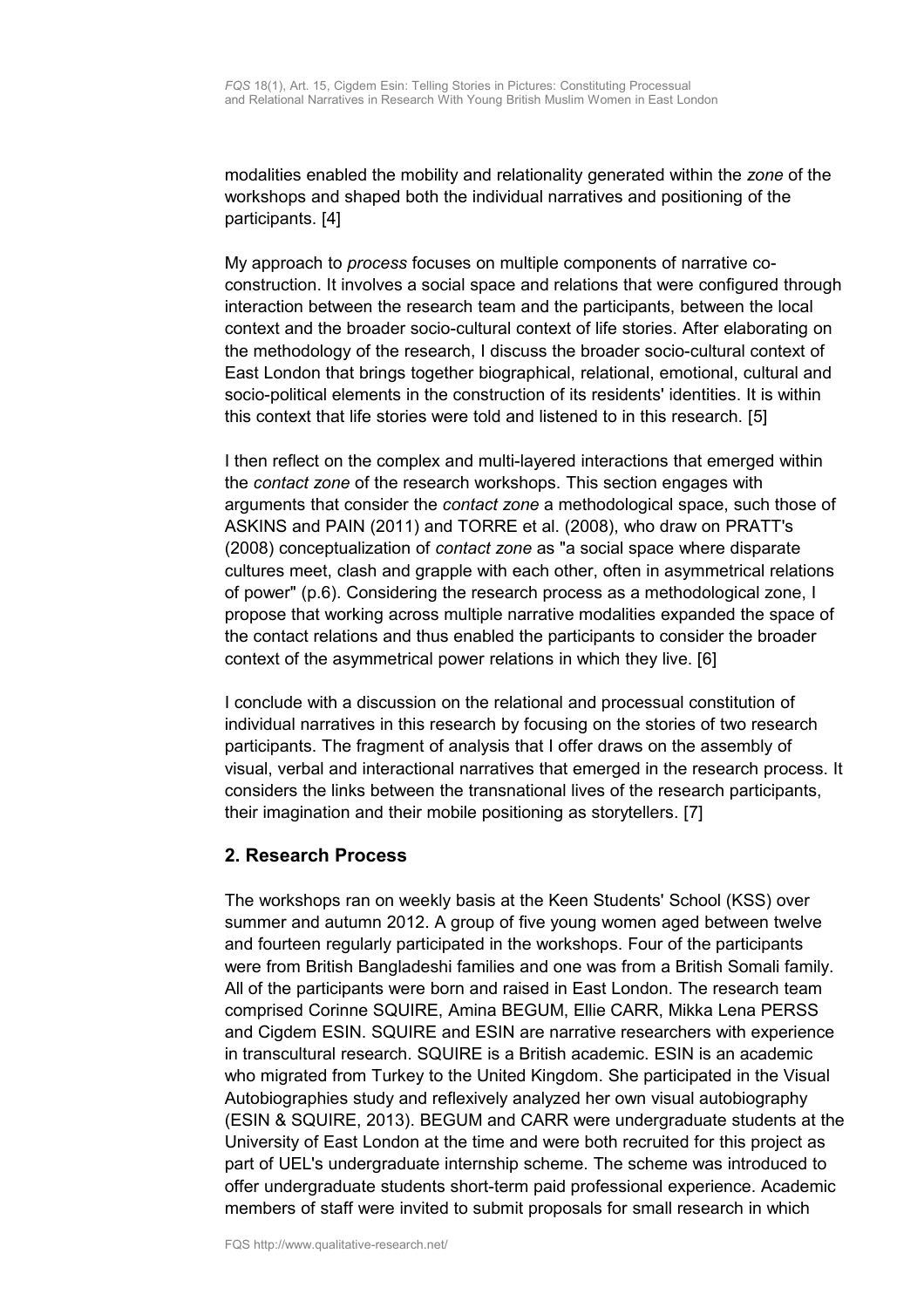undergraduate interns could be employed and trained. ESIN and SQUIRE proposed the project for this scheme. Both BEGUM and CARR were employed by UEL as research interns specifically for this project. The positions were advertised to all undergraduate students at UEL. BEGUM and CARR applied for the positions, were shortlisted by a panel and offered the positions after being interviewed. BEGUM lived in the neighborhood and used to be a student at the KSS. CARR had had previous experience working with young people in a community organization. PERSS was on a research internship funded by the University of Copenhagen at the time. She participated in some of the workshops as a member of the research team. BEGUM, CARR, SQUIRE and ESIN ran the weekly workshops together. They all participated in the workshops, engaged in conversations with the research participants and conducted interviews in pairs. BEGUM and CARR reported on their project experience and produced poster presentations as part of their internship. Working with research assistants made the research team diverse in terms of age, educational background and research experience. [8]

Whilst researcher and participant groups were distinct from each other on a number of demographic variables (e.g., age, nationality and educational background), both groups met to conduct activities that were new to all of them albeit at the instigation of the researchers. They worked in an environment that brought them together weekly for a dedicated and extended time. The regular and consistent meetings of the group enabled the participants and researcherparticipants to develop a relationship within the *zone* of the workshops. [9]

As the focus of this project was on young people's life stories, the Keen Students' School (KSS), a community-founded organization based in Tower Hamlets, was selected to run the visual stories workshops. The organization runs after-school classes in order to support students from immigrant communities in their education. It was one of the sites in which workshops for the Visual Autobiographies project ran. The participants of the workshops were recruited from after-school attendees of the KSS. [10]

The school's administration team facilitated the organization of the workshops. They agreed that the workshops could run at the same time as other study groups, with the library space being provided for the workshops. The team, who had long-term communication with the families of students, liaised with the families to advertise the content and aim of the workshops and to provide information on the researchers who would be working with the students. [11]

Students at the KSS need the permission of their families to be able to attend any class or workshop. The researchers obtained ethical approval for the study from the University of East London, and this required a consent procedure. Participants and their parents were provided with information about the research and it was made clear to participants that they held the right to withdraw from any or all aspects of the research. With the exception of one research assistant, the researchers were not members of the local community, even though SQUIRE had worked with KSS students previously. This might have created trust issues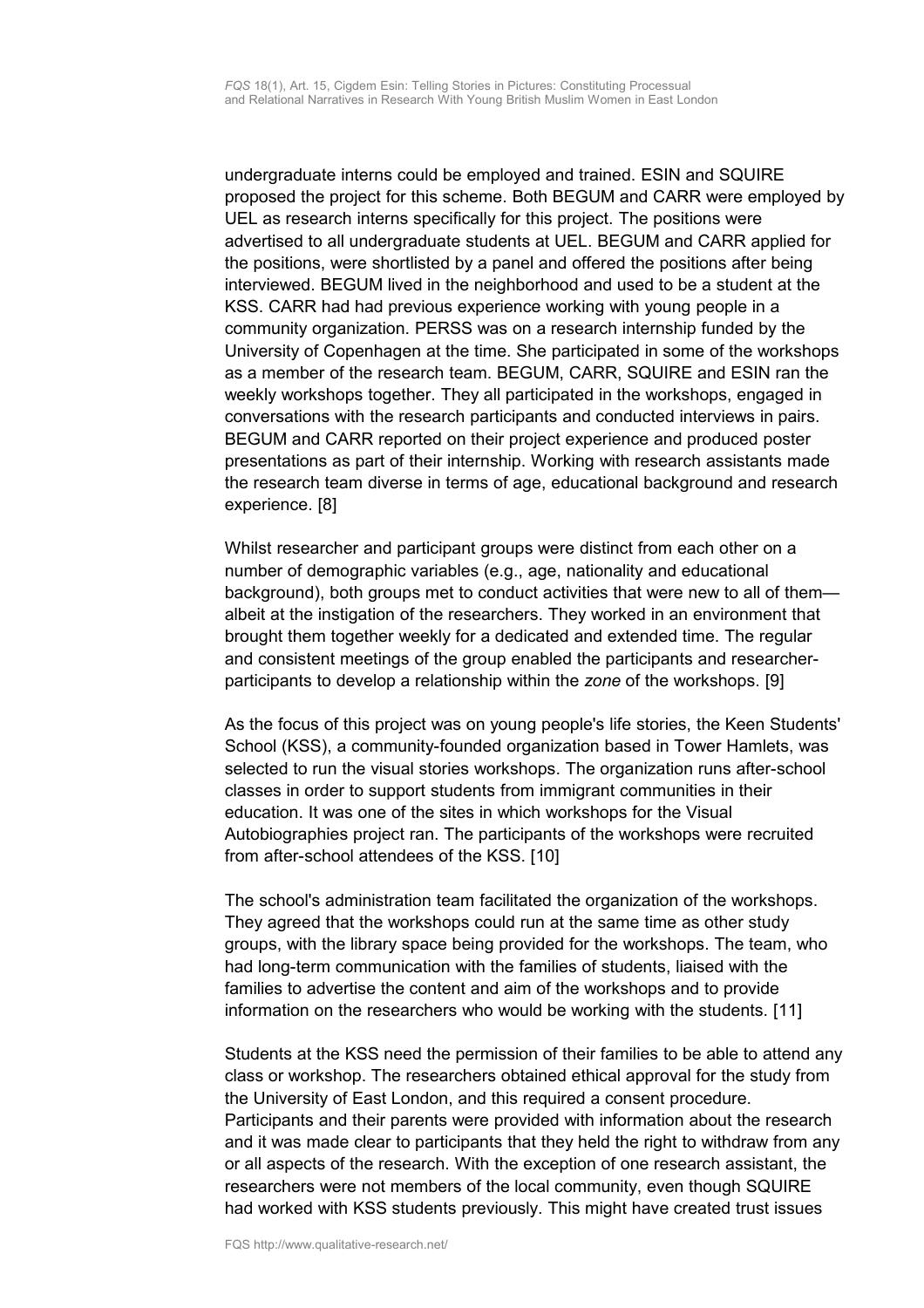for families. Contacting families facilitated the recruitment of the workshop participants; their questions were answered and further information about the workshops and research was provided. [12]

To recruit participants, research team made a poster and distributed it to the students who attended the after-school groups that term. The poster provided basic information about the workshops. The research team was described as a group of researchers from the University of East London who were interested in life stories, including visual ones (see Illustration 1). All the students who responded to the advertisement were welcomed to the workshops.



Illustration 1: Visual Life Stories' workshop poster for research participants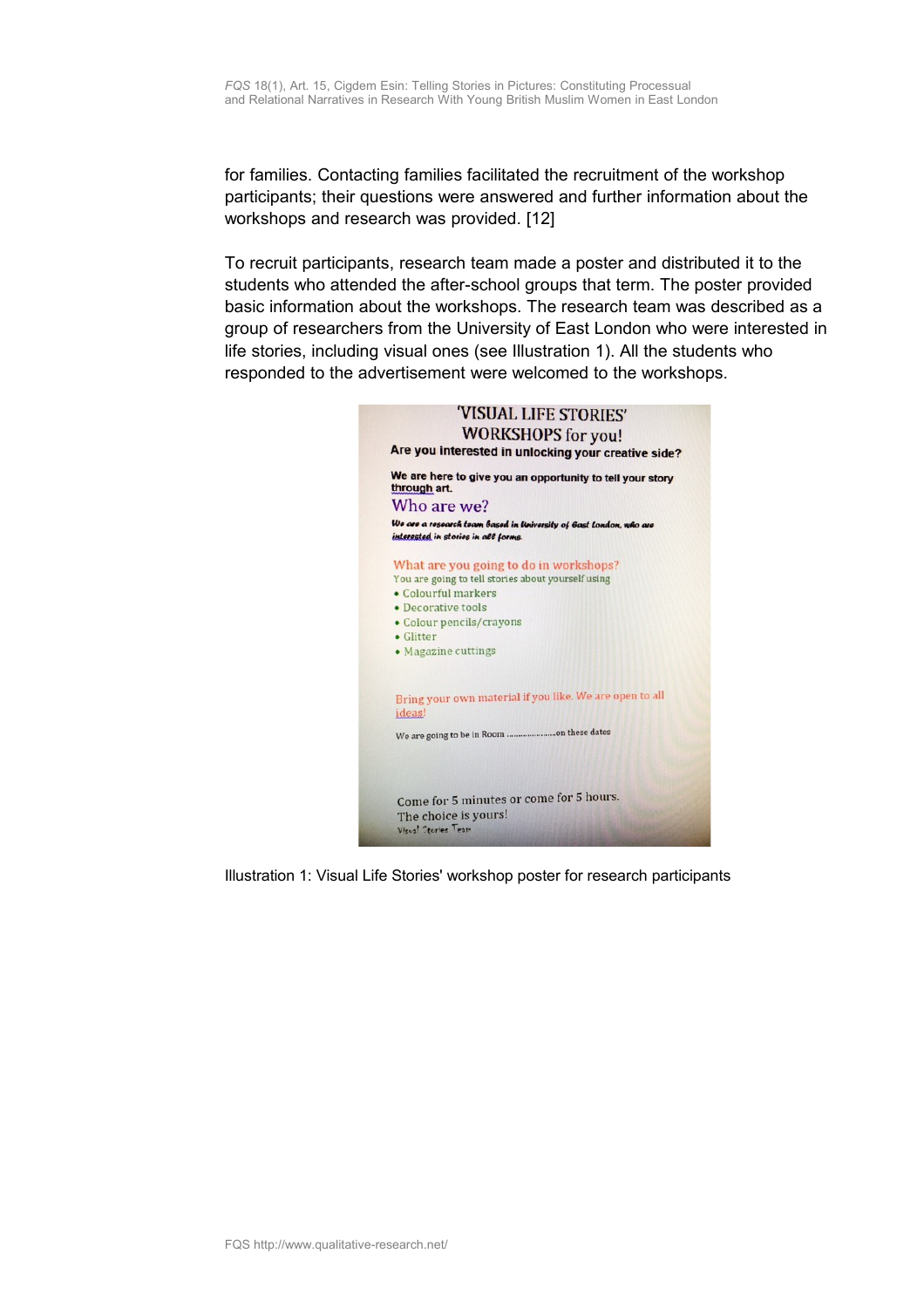

Illustration 2: Desk with workshop material [13]

Participants were provided with a range of image-making resources such as acrylic paint, colored pencils, crayons and craft materials. The participants were asked to create visual images about any aspect of their lives. They were not given any specific instructions, although ESIN and SQUIRE suggested that participants could, for example, make a poster for an imagined movie of their lives or a cover image for a book about their life. The research team facilitated and participated in the workshops by engaging in conversations with the group about various aspects of everyday life such as life at school/university, families and friends. Each member of the research team also made one or more images about their life. The research team kept field notes about activities in the workshops. They also photographed the image-making process in order to document the ways in which participants shaped and appropriated the social space of the workshops. [14]

The research team interviewed the participants using a narrative approach (RIESSMAN, 2008). Participants were invited to talk about the details in their images, their participation in the workshops and their interaction with other workshop participants. The interviews took more of a conversational form than a formal question and answer exchange. The particular focus of the interviews was on the ways in which the participants constructed their images and their interactions within the workshops. All participants were interviewed either in their family home or in the KSS library where the workshops took place, except one, who did not want to give an interview because she felt that her images spoke for themselves. Additional written consent was obtained from participants and their families before each interview. [15]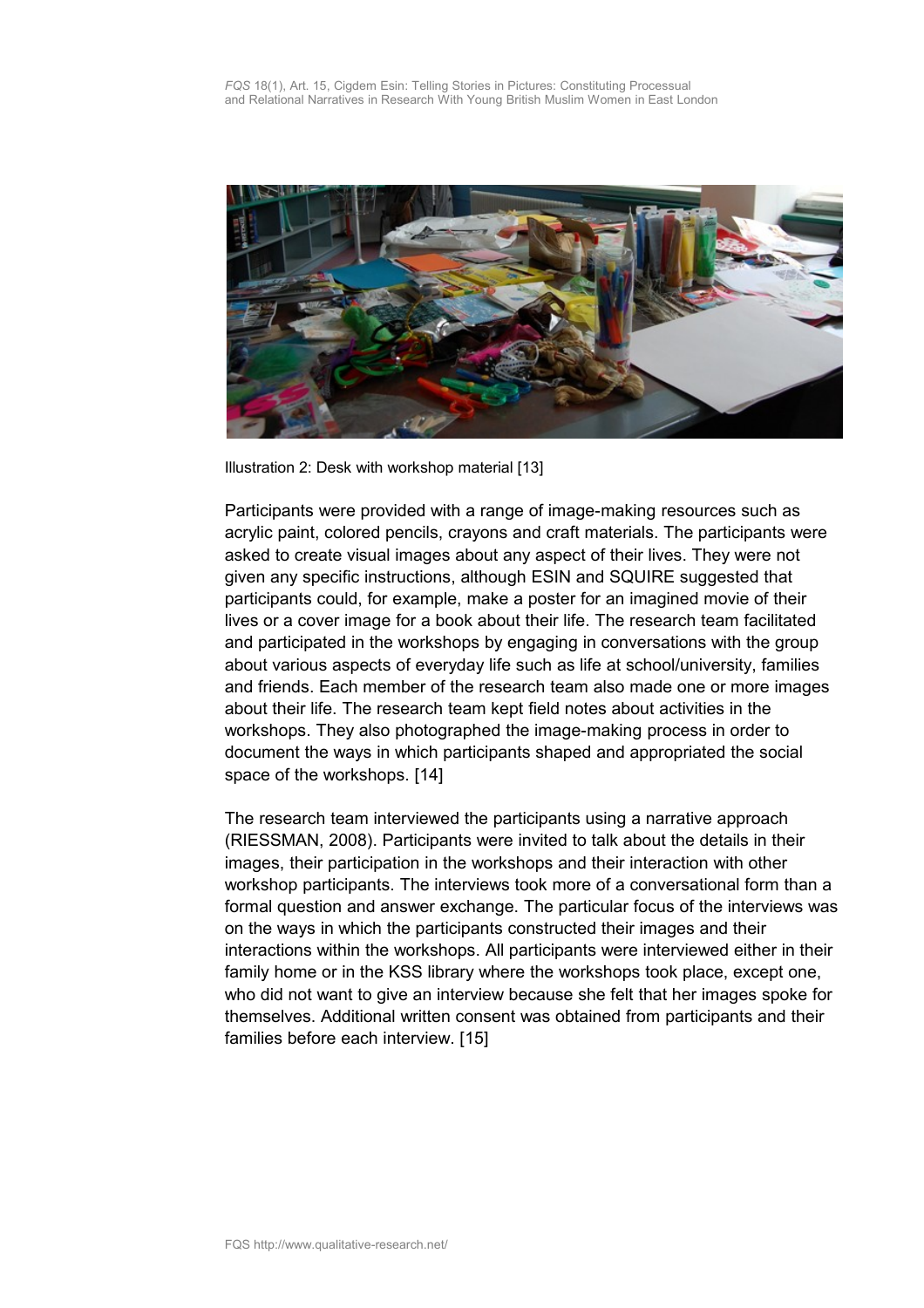# <span id="page-6-0"></span>**3. Methodological Approach**

The method used in this research was a narrative-led dialogical approach, an extended version of RIESSMAN's (2008) dialogic narrative analysis model. This approach enabled the research team to examine both the processes of dialogue —within the research group and with the broader narrative resources—and the visual stories. It also made it possible to consider the positioning of storytellers. The dialogical approach draws on the argument that stories are co-constructed in various interrelated contexts—interactional, historical, institutional and discursive (p.105). In this model, narratives are interpreted at two connected levels. On one level, narratives are analyzed as being co-constructed in the interactional movements between stories within any one text, including between stories of different kinds. On another level, stories are approached as being dialogically constructed (BAKHTIN, 1982) in order to stress the constantly changing constituents of narratives rather than considering them solely as finished products of particular circumstances that may change over time. As discussed in detail elsewhere (ESIN & SQUIRE, 2013), my understanding of co-constructed narratives does not presume a dialogue between equals but, rather, refers to negotiations across multiple positionings shaped by relations of power. Therefore my analysis of narratives in this study pays particular attention to positioning in narrative constructions. [16]

Exploring positioning in the analysis of narratives is one of the ways in which the multiplicity and complexity of meaning-making processes can be understood. As DAVIES and HARRÉ (1990, p.46) point out, storytellers draw upon both cultural and personal resources in constructing their stories. The conversation between and across the personal and cultural resources of both storytellers and listeners creates a discursive space in which narratives are co-constructed. Within this process, it is through the positioning of both storyteller and listener that their personal, social and cultural worlds come together in interaction. Having taken up a particular position as one's own, a person inevitably sees the world from the vantage point of that position and in terms of the particular images, metaphors and storylines that discursively shape their lives. [17]

DAVIES and HARRÉ further argue that individuals do not construct their narratives from one single position. As they draw on storylines, grand discourses and others' stories, storytellers' positions continuously change in relation to what resources they deploy. This does not mean that storytellers move freely between subject positions. While the notion of positioning may suggest that people are choosing subjects, it is in actuality the interconnections between personal, cultural, social and political resources that shape the storytellers' choices. In this article, I consider positioning as a process through which participants shape their visual stories by both varying social and cultural positions and by building up relational positions as teenagers living in inner city East London. In line with TAMBOUKOU's (2008, p.284) argument, I approach the process as an organizing plane in narrative analytics that focuses not on what stories are but on how their meaning is reconfigured by bringing in the heterogeneity of space and time connections that shape the narratives. [18]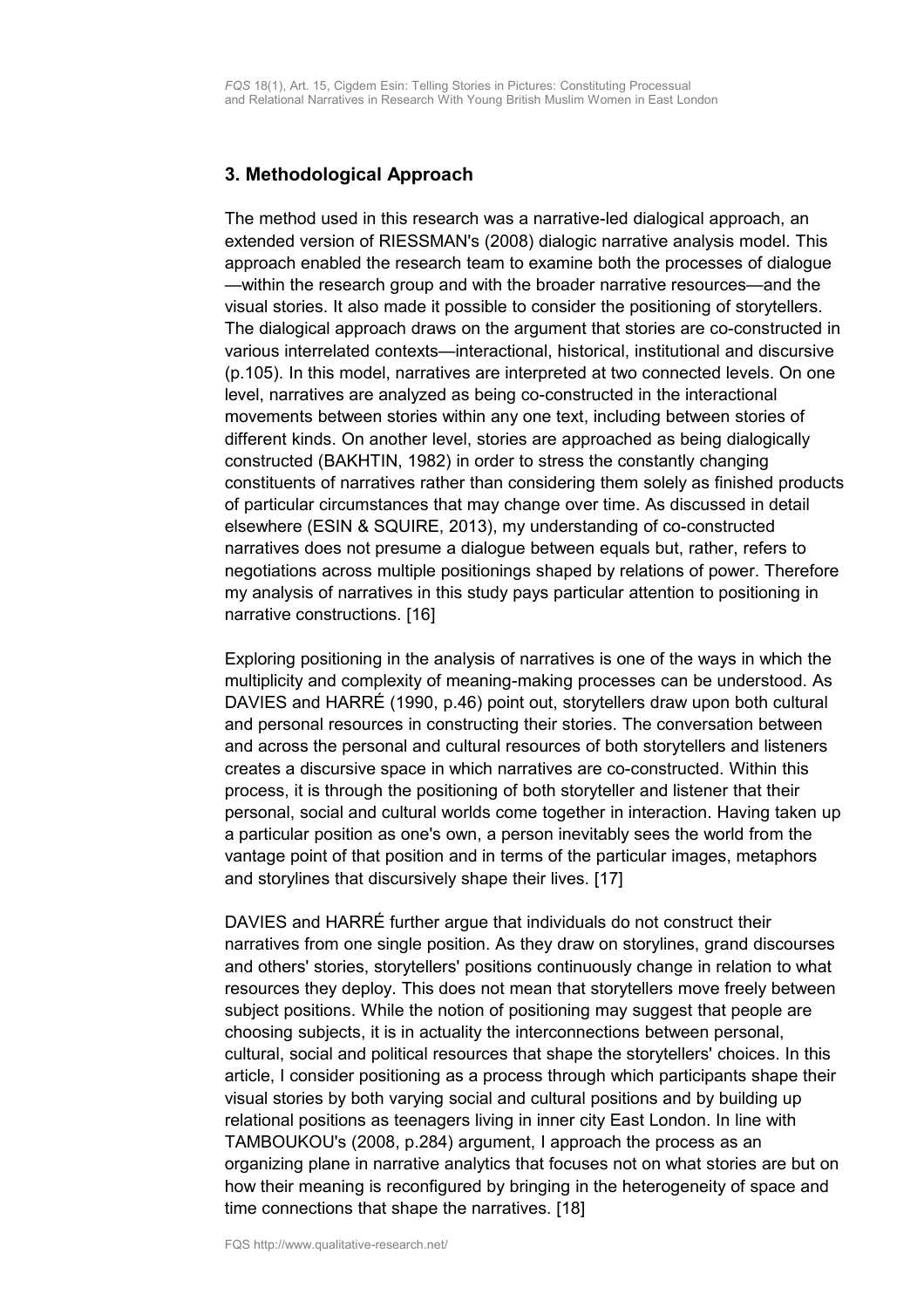In addition to context and positioning, I look at interconnections across narrative modalities in the process of co-construction (ESIN & SQUIRE, 2013; RYAN, 2004). I refer to narrative in a broader sense that involves verbal and visual storytelling, interaction within the visual story workshops and interviews with participants. This broader perspective enables me to analyze narrative constructions by moving between the process and the visual story in this study. With a focus on this mobility, I approach visual narratives as being constituted by interrelations between individual and cultural geographies (DOLOUGHAN, 2006), and as a space for narrative imagination, which involves continuous negotiation and interaction between the self and the other and between personal and collective thinking, not only reaching out to the future but also deeply rooted in the past (ANDREWS, 2014, pp.7-9). The recognition and contextualization of multiple resources in this space is a useful tool for exploring the processes of self-making and world-making (BRUNER, 2001). [19]

In the following sections, I first review studies on identity and belonging in East London to frame the broader sociocultural context in which visual stories emerge. I then discuss the heterogeneous and mobile exchanges that take place within the *zone* of the workshops. Finally, I will look into interactions between the sociospatial context of the city and the narrative positioning of the participants, combining the visual, verbal and interactional narratives of two participants. I focus on these two particular participants because their narratives, perhaps more than those of the other participants, emerged across different narrative modalities, allowing me to assemble multiple moments in their storytelling within and across all modalities. It was through these assemblages that I was able to analyze the mobility of the participants' positioning. [20]

## <span id="page-7-0"></span>**4. Identities and Belonging in East London: The Sociocultural Context of the Research**

Narrative researchers who analyze meaning-making processes in personal narratives consider the social, cultural and political contexts part of the narrative research process (PHOENIX, 2013; SQUIRE, 2013). Depending on the research question and its disciplinary foundations, researchers' approaches to the notion of context vary. Some researchers analyze how personal narratives use and draw upon cultural context (SQUIRE, 2013); others focus their analysis on the multiplicity in the relational and societal construction of biographical narratives. These researchers do not only examine the connection between personal and cultural narratives but also consider how local and societal contexts that constitute the narratives as well as the research space are interlinked (PHOENIX, 2013, pp.77-79). [21]

In this article, context refers to multiple relations of power that shape both the micro-space of the research and the broader sociocultural context of East London. East London constitutes the transnational context in which the participants told their stories. The cross-national connections constitute heterogeneous power relations, which are shaped by culture, migration histories,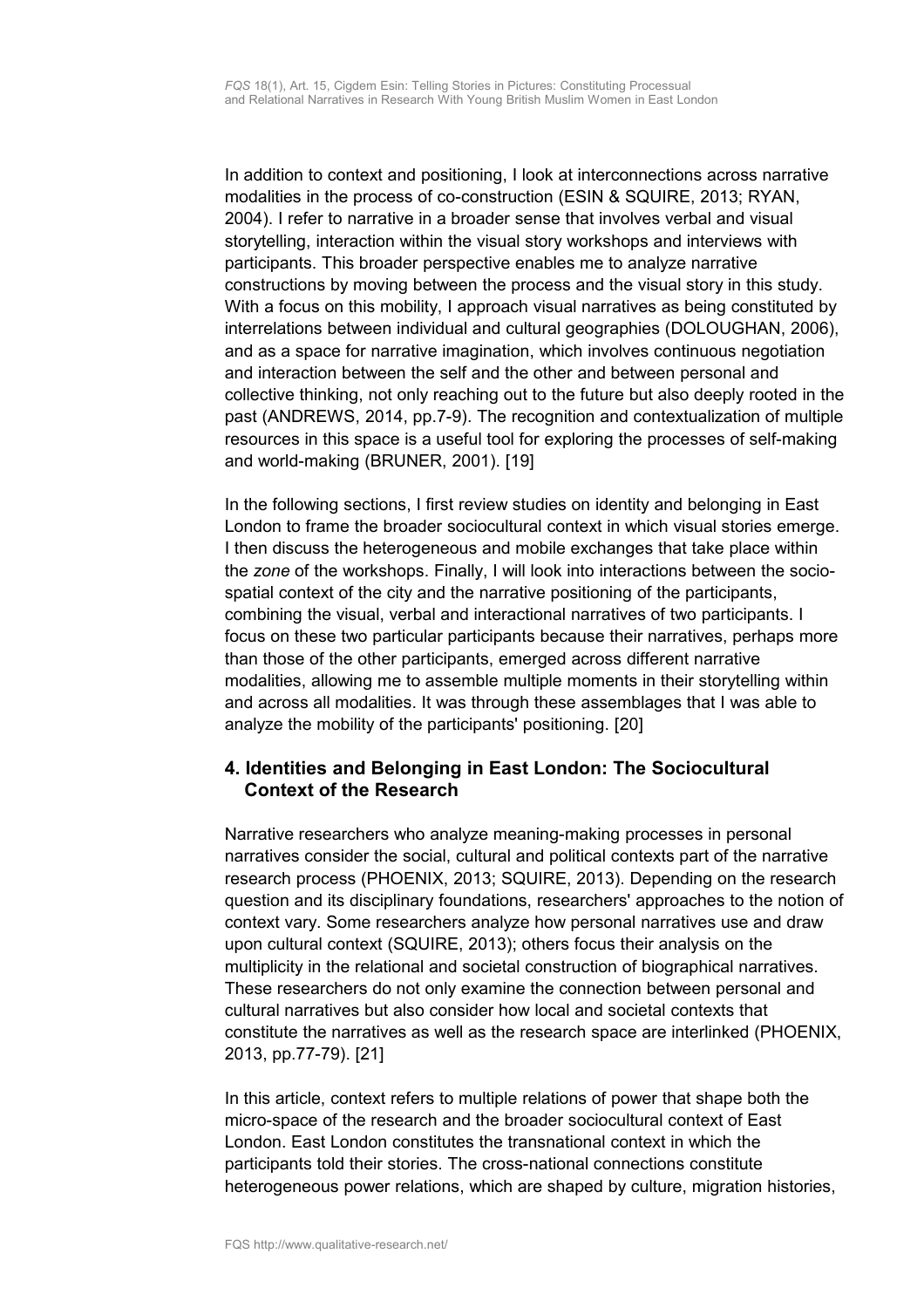personal identities, urban interactions as well as constantly changing interconnections between the local and global (BHABHA, 1994). [22]

A settlement area for generations of immigrants, East London has a history of socioeconomic inequality, changing modes of social difference and political mobilization (BEGUM, 2008; EADE, 2002). EADE, FREMEAUX and GARBIN's (2002) research into identity and the construction of imagined communities among Bangladeshi residents of East London points out the complex and contested understandings of local places and belonging in contemporary London. EADE et al. argue that East London-based Bangladeshis' lives should be understood through imagined communities that transcend national boundaries because these communities refer to their country of origin but also include a global, supranational religious community as well as multicultural elements of global London. For second and third generation British Asian residents of the area in particular, identity issues become more dynamic and multi-layered as their sense of belonging to both their communities and London consists of transnational and global elements. The identity claims of young people and their right to citizenship, resources and space are configured by this particular context. It is also crucial to look at the relational construction of their personal narratives because this produces a nuanced understanding of their experiences of the transnational and local cultures (ELLIOTT, GUNARATNAM, HOLLWAY & PHOENIX, 2009). [23]

GUNARATNAM's (2013) research on British Bangladeshi Muslim mothers' narratives about their experiences of street life in the aftermath of the 2005 suicide bombings in London delivers a nuanced analysis of the citizenship experiences of British Muslim women in the racialized space of East London. GUNARATNAM argues that the racialization of Muslims as suspicious, dangerous and disloyal citizens in the post-London bombing era has affected the limits of citizenship, matters of belonging and the right to occupy public space for Muslim citizens (pp.250-251). The heightened surveillance of Muslim citizens within this context affects gendered experiences of the city for both Muslim men and women. Anti-Islamic suspicion is projected onto the everyday lives of British Muslim women on the streets, where they find themselves under public surveillance and scrutiny in multiple ways. In her analysis of focus group exchanges between British Muslim mothers, GUNARATNAM identifies the precarious and temporal positions of the research participants in their negotiations of living in situations marked by the reconfigured racism and multiculturalism. [24]

BEGUM (2008) focuses on yet another related aspect of gender relations within British Bangladeshi communities in her study on geographies of inclusion and exclusion in East London. BEGUM points to the fact that the growing numbers of British Bangladeshi women in education and work have not necessarily led to transformations of gender relations, particularly in ethnically inscribed public spaces in East London. The bodies and behaviors of some young immigrant women are regulated by the collective norms of their communities around gender roles in society in addition to the broader anti-Islamic scrutiny in the aftermath of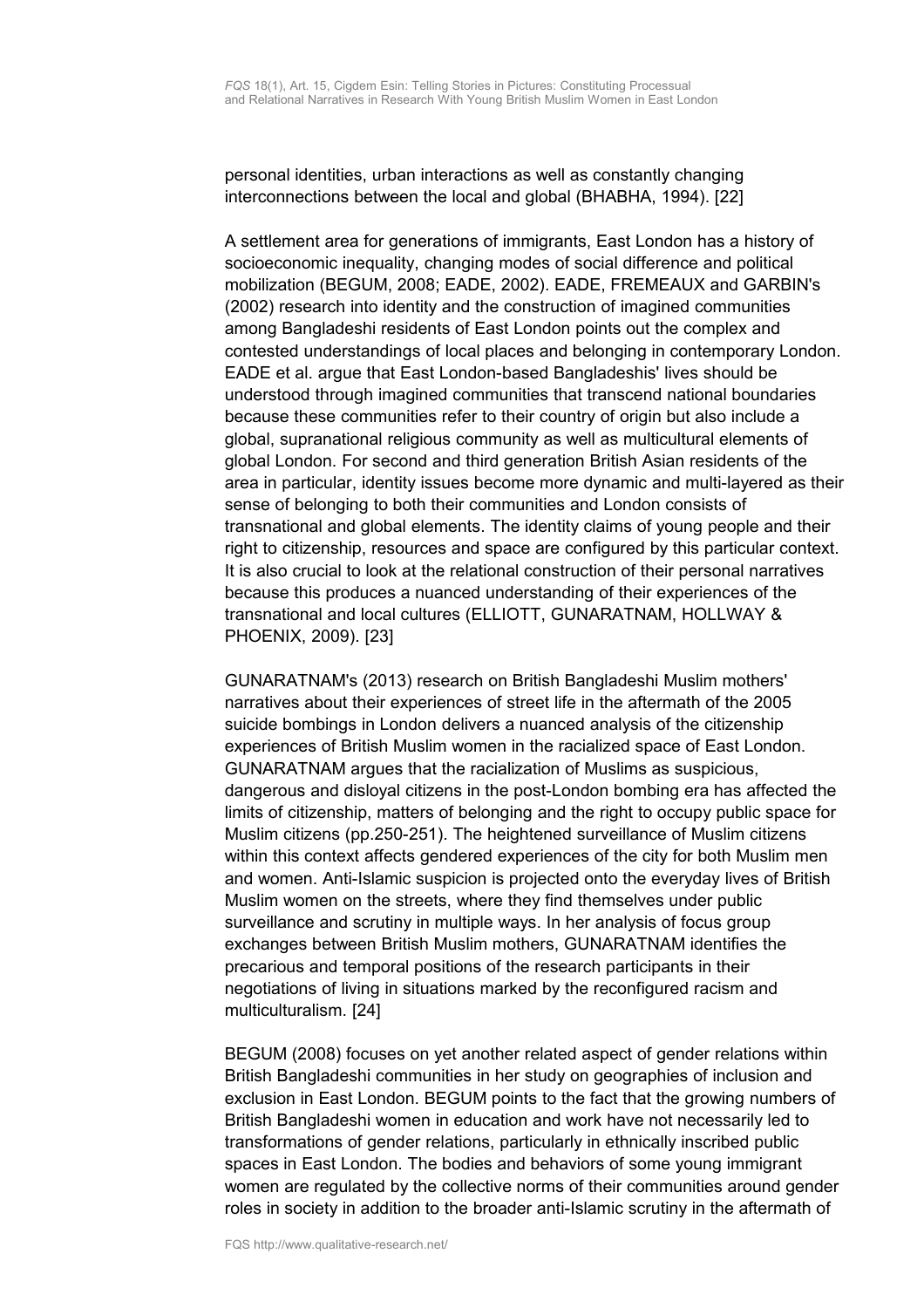the 2005 bombings. Yet, BEGUM's research with young British Muslim women in this area demonstrates that they use the public space in a tactical way so as to tackle these constraints. They re-constitute their femininity in ways that challenge the dominant views of minority women as obedient members of the patriarchalreligious communities, caught in conflict between the religious and secular traditions that shape their life in London. BEGUM also argues that the strategic positioning of women members of the British-Muslim communities contributes to the constitution of a culturally and politically heterogeneous space in East London. [25]

The body of research focusing on the schooling of South Asian Muslim girls in the UK suggests that gender identities and experiences of South Asian Muslim girls remain embedded within racialized discourses that draw on stereotypical understandings of South Asian Muslim womanhood (SHAIN, 2003); for example, SHAIN (pp.7-8) argues that South Asian girls' identities at school are constructed by a number of stereotypical images that position these girls as victims of family decisions that encourage them to abandon education and consider arranged marriage. SHAIN (pp.2-4) states that in educational settings as well as other social contexts, ethnic and cultural difference remains the key to the construction of South Asian Muslim womanhood even though the girls are in the process of reworking religious and cultural aspects of their gender identity. [26]

In this space, the identities and lives of younger generations of immigrant communities need to be understood through recognition of their heterogeneity. In their research with refugee communities in East London, YUVAL-DAVIS and KAPTANI (2009, pp.57-58) point to the problematic construction of refugees in media and popular imagination in fixed and stereotypical ways. They argue that processes of identity construction follow more than one pathway and should be considered both dialogic and relational. YUVAL-DAVIS and KAPTANI suggest that the relationality between the individual and collective processes of identity construction involve both the reiteration of racialized discourses on refugee identities and more contested, shifting and multiple processes of constitution (pp.64-65). [27]

Belonging, which involves social locations, identifications and emotional attachments in transnational contexts (YUVAL-DAVIS, 2011), should also be considered a constituent of the multiplicity and relationality of the identities in East London. ANTONSICH (2010, p.645) defines belonging as a discursive resource that constructs, claims, justifies or resists forms of socio-spatial inclusion/exclusion. As I discuss in relation to the narratives of the research participants, urban interactions with the transnational and local are interlinked with the politics of belonging and how individuals respond to them. My discussion of the interactions within the zone of the workshops therefore considers the intersectional context of East London that brings together biographical, relational, emotional, cultural and socio-political elements. [28]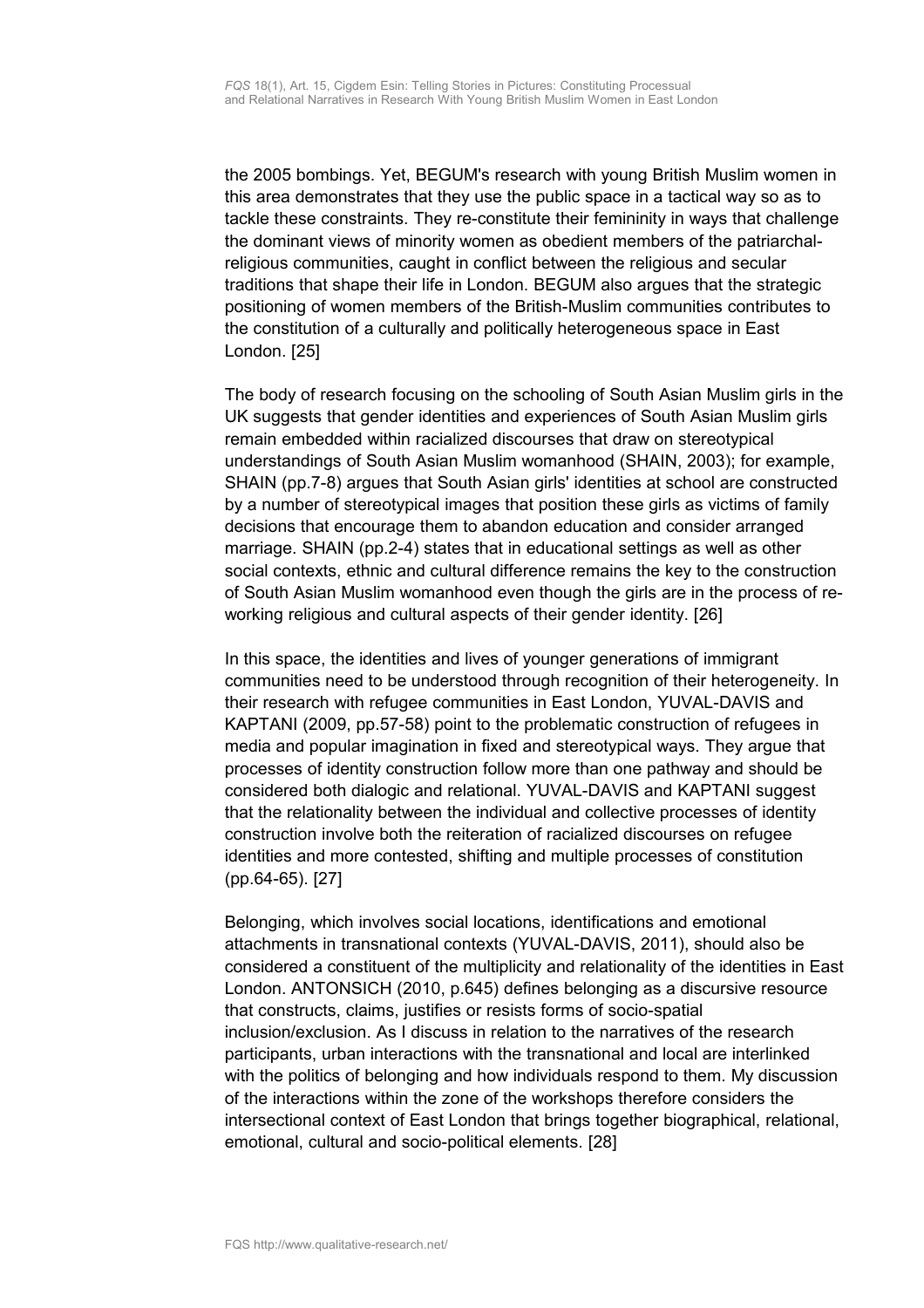# <span id="page-10-0"></span>**5. Researching in a Contact Zone**

In this research, I considered the visual storytelling workshops to be a methodological zone in which the participants constructed visual narratives in the urban setting of East London, with reference to their transnational and local connections. I was also interested in the relations of the zone, the ways in which the participants responded to the idea of configuring visual narratives, the ways in which they appropriated the social space to collaboratively create their images and the way they used the space of the workshops to talk about their identities and lives in East London. [29]

Here, I borrow the notion of the contact zone as a methodological space from ASKINS and PAIN (2011) and TORRE et al. (2008), whose methodological approaches draw on that of Mary Louise PRATT (2008), who defines "contact zones" as "[s]ocial spaces where disparate cultures meet, clash, and grapple with each other, often in highly asymmetrical relations of domination and subordination-like colonialism, slavery, or their aftermaths as they are lived out across the globe today" (p.8). [30]

In their methodological approach, both ASKINS and PAIN (2011, pp.806-807) and TORRE et al. (2008, pp.24-25) use the notion of contact zone in an extended way to describe how a textured understanding of human interaction across power differences beyond simplified binaries such as oppressor/oppressed can be examined through social relations in contact zones. [31]

Since PRATT introduced the term "contact zone" in her 1992 critique of imperial encounters, it has been expanded to include the interactions between global and local, transnational and national, identity and difference and space and time. In studies of transculturation, the term is particularly useful in accommodating critical questions about the reception and appropriation of dominant cultures. In her argument, PRATT (2008) defines transculturation as the phenomenon of the contact zone to describe how subordinated and marginal groups select and invent from resources "transmitted to them by a dominant or metropolitan culture" (p.7). Within this context, an important feature of a contact perspective is that

"the interactive, improvisational dimensions of colonial encounters so easily ignored by diffusionist accounts of conquest and domination ... A contact perspective emphasizes how subjects get constituted in and by their relations to each other ... often within radically asymmetrical relations of power" (p.8). [32]

As TORRE et al. (2008) argue, designing and working within a methodological contact zone underlines the ways in which subjects and relations are configured in research. Following a similar approach, I consider the methodological contact zone of this research as constituted in an interaction between multiple contexts that shape the research relations across layers of power differences. [33]

The "Visual Life Stories" project brought together a group of researchers and participants with diverse ethnic, class, generational, educational and disciplinary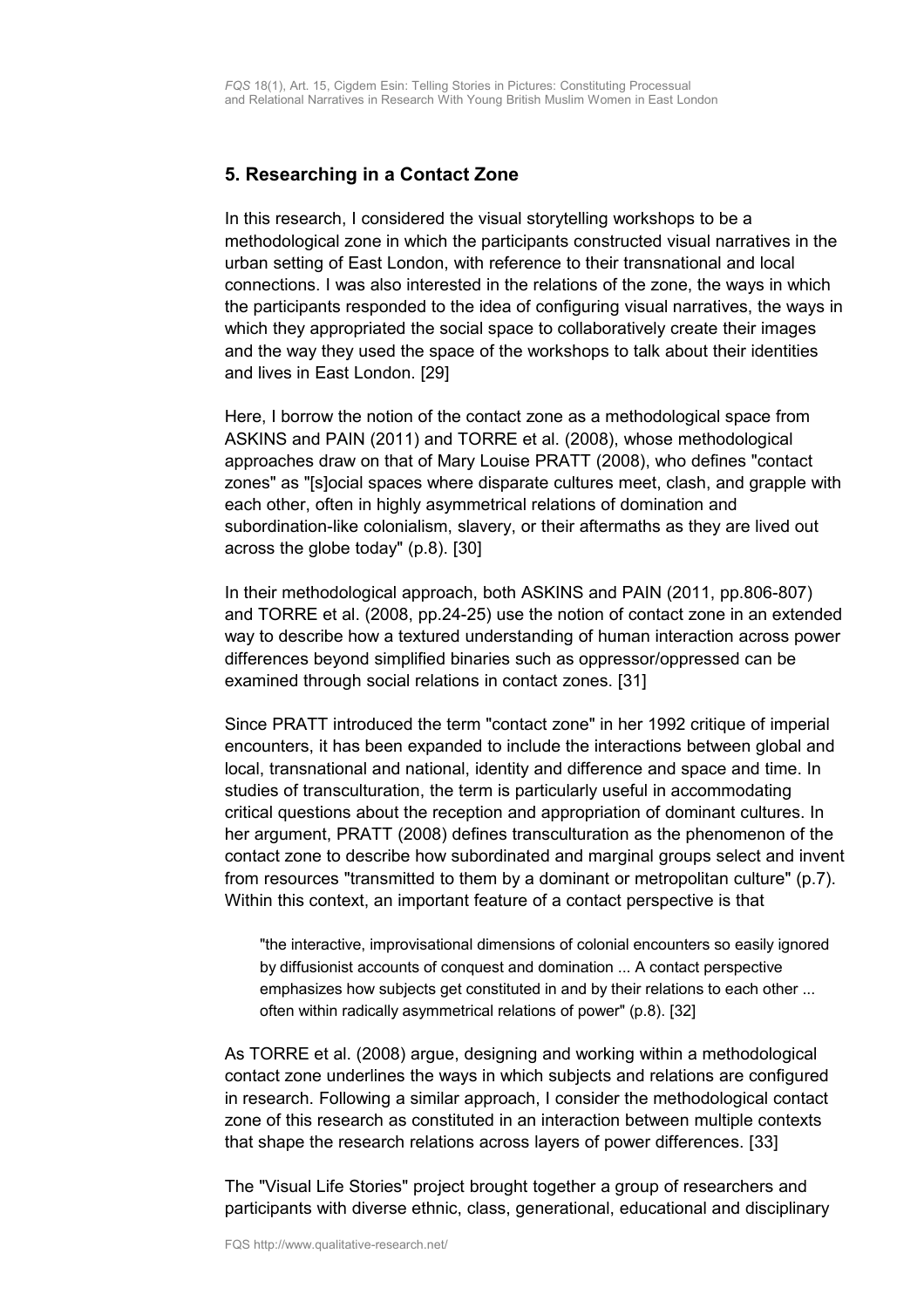backgrounds. There were numerous exchanges that reflected the social context of lives and identities within the zone of the workshops. Throughout conversations, collective drawing, image-making and photo-taking experiences, all participants including the researchers told stories about their complex and sometimes contradictory transnational lives. The complexity of contact relations in the research emerged across power differences between participants, between researchers and participants and between researchers. The conversations within the group about going to school and working in multilingual East London also revealed the ways in which difference and otherness can be experienced in relation to the dominant culture and social scrutiny on women within immigrant communities. [34]

In their research with refugee communities, using participatory theatre as a method, YUVAL-DAVIS and KAPTANI (2009) discuss how their method opened up a space for participants not only to express their recognition of otherness but also to challenge the constitution of ideas about "us and them" within the broader relations of power. The contact zone that we constituted collectively in the workshops similarly functioned as a discursive space in which experiences of otherness were discussed openly. Moreover, these conversations led to further questions around the availability of resources that the participants could use to contest the asymmetrical power relations in which they lived. Although recognition of their otherness or the collective regulations in their communities can be read as a challenge to a certain extent, the ability of the participants to consider broader inequalities is dependent on their access to social and political resources. The opportunity to access these resources is directly linked to the politics of inclusion/exclusion that operate on British Asian young people, particularly in the educational system. Although the system was designed on the principle of equality, the construction of the system does not always accommodate the heterogeneity of students' identities and interests in multicultural contexts such as East London. [35]

Within such a context, given their age and social class background, which may have had limiting effects on their movements, the participants could not always have access to material and discursive resources that would enable them to negotiate their will to be more included into those activities, even though they were able to link their limited participation in certain school activities to their "difference" (see discussion of data, below). [36]

The ability of the participants to see themselves through the eyes of others was embedded in many of the stories. The participants referred to the subtle ways in which the boundary between being English and non-English shaped their everyday life. For example, they believed that there were certain school activities such as school plays in which their chance to take part was slim. Even though they all perceived English as their first language, the immigration history of their families and their Islamic dress code highlighted their difference in social and institutional environments. In some other exchanges, their desire to 'become English' became an exercise in negotiating their differences; for example, in one conversation, there was an exchange between one of the participants and myself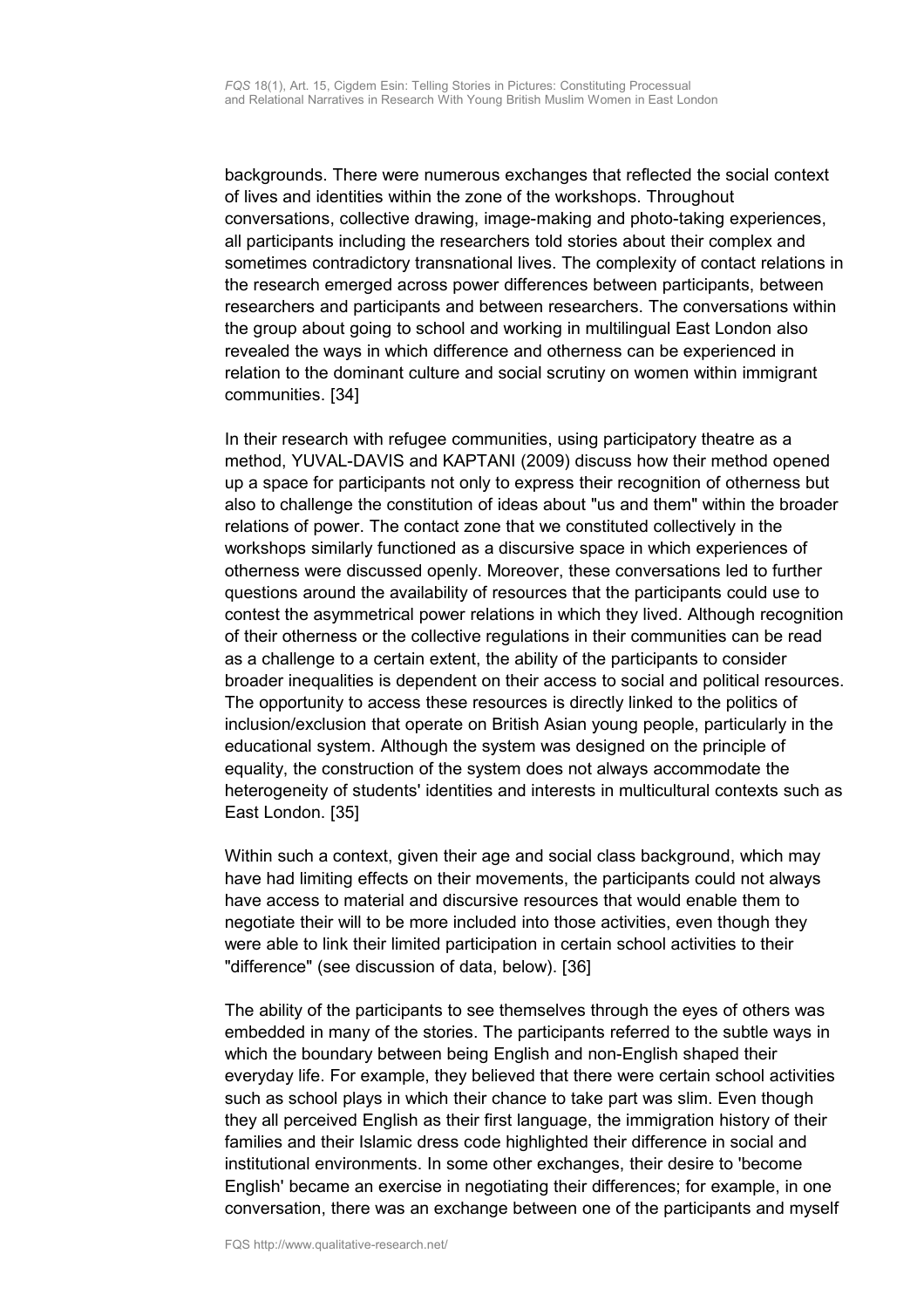about why she would not take part in a play that was staged in her school. The play was A Midsummer Night's Dream by William SHAKESPEARE (2008 [1605]). It was going to be performed on an outdoor stage, which the participant thought was a nice idea. When I asked her whether she would have liked to have a role in that play, she responded by saying that it was an English play: it was not about her culture. I encouraged her to tell me more about the differentiation she made. I mentioned that she was British born and more culturally British than someone like myself, who migrated to the UK as an adult. She replied that she was British but did not feel *culturally* English and that even though she spoke the language and lived in London, her looks (indicating her headscarf) and her belief were different from those of English people. By this response, the participant constructed a nuanced position that demonstrated how she simultaneously felt included in and excluded from English society. [37]

A space for contact is not always free of differences, complications or "messiness," as ASKINS and PAIN (2011, p.809) underline. Relations, understanding and interactions between differently situated members of a research group such as the one in the Visual Life Story project create a messy and unpredictable contact zone. The forms of interaction and the use of time and space are negotiated in varied ways, even if the space and activities of the contact zone were pre-defined for this research; power differences across ethnic biographies and communities, generations and social classes already shaped the zone of the workshops from the moment the participants entered the library. [38]

During the first session, when the participants and researchers each introduced themselves, the tone of the interaction was formal. Generational differences in addition to the power difference between the researchers and participants were the main constituents of the zone, particularly in that first week. The idea of telling visual life stories or having conversations about life did not make much sense to the participants until we started making images together and exchanging comments on each other's visual stories. During the following weeks, the participants mirrored the way in which we initiated conversations with them by asking questions about the details of our images. These little exchanges, which focused on the visual narratives, expanded to include questions about our lives, our teaching, our students and our families. Stories about the participants' lives at school and at home were exchanged, including my story about my mother living in Turkey, SQUIRE's story about her daughter's studies and CARR's story about her cat. [39]

One important constituent of the research relations was the way in which the participants appropriated the space of the workshops and claimed a kind of ownership of it. At the beginning, the research team suggested forms such as a poster for an imagined autobiographical movie or novel and a collage. The aim of these suggestions was not to define the limits of visual storytelling but to help the participants comprehend the idea of a visual life story. The participants did not use any of the forms that were suggested, instead producing their images as they liked. In this way, they resisted positioning themselves as research participants who would contribute to the research by following the guidelines set by the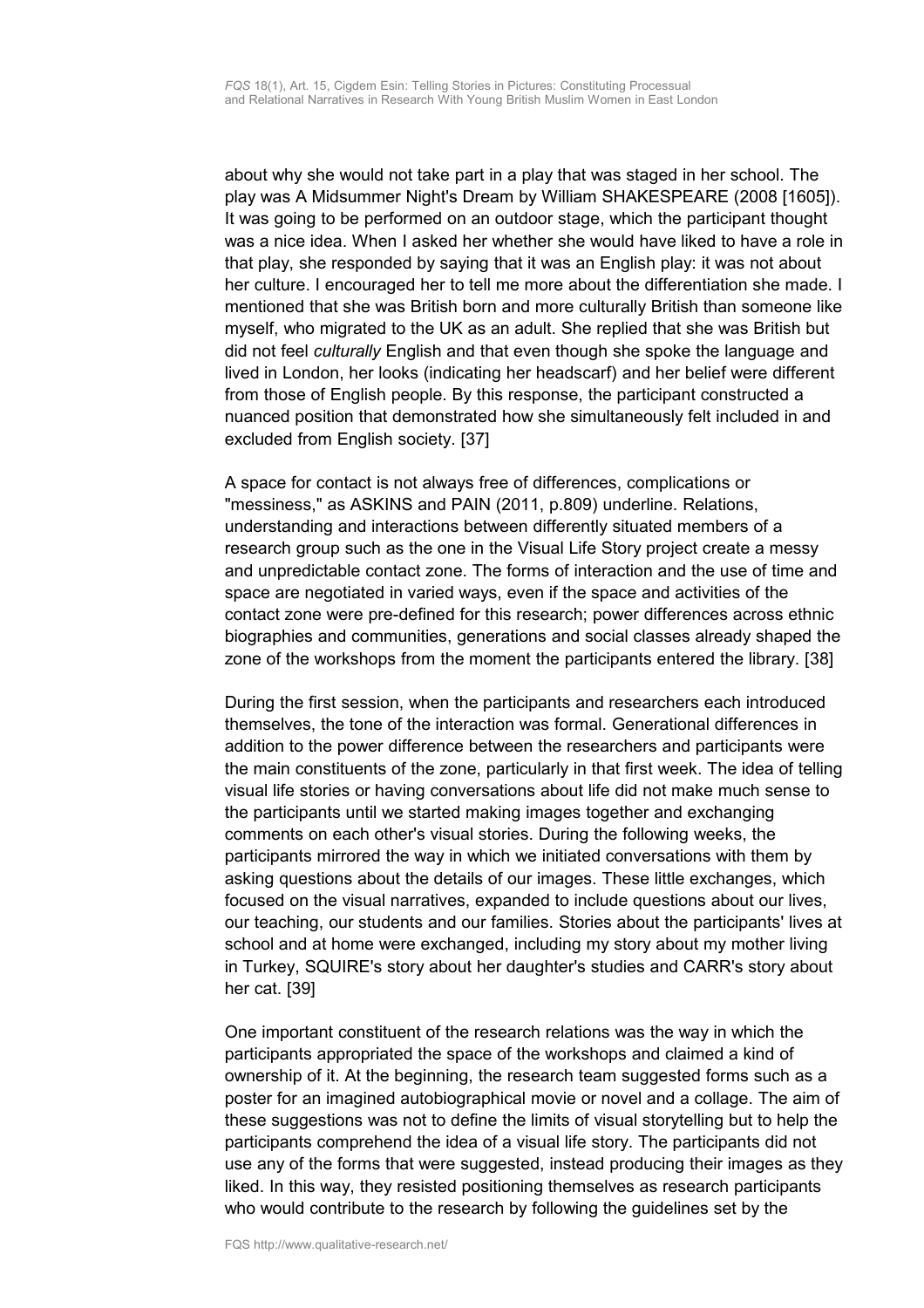researchers. The participants responded to our initial invitation to tell a visual life story in varied ways. The forms used ranged from abstract illustrations and landscapes to more graffiti-type drawings and posters. Visual storytelling turned into a practice of narrative co-construction, which involved conversations not only about the piece under production but also about other aspects of life. [40]

This resistance/appropriation encompassed both the material and the discursive space of the workshops; for example, a large desk was set at the center of the room to encourage the participants to work on their visual narratives together. Each of the participants chose her own working space in the room from the beginning of the workshops. Some of them preferred to work on the floor while others chose different corners of the room. In some sessions, some participants worked on their visual pieces and chatted in pairs while others worked individually and chatted with the researchers and other participants. [41]

This appropriation made it possible for both the participants and researchers to find out about each other through stories about families, life at school and life outside home and school. The tone of the conversations and questions about cultural backgrounds and belonging in the British culture revealed many assumptions about the British way of living. These assumptions included aspects of everyday life ranging from eating habits and dressing to the appropriate behavior of young people, particularly in East London; for example, while there was a consensus within the group about the tastelessness of English food, the participants also considered pizza and pasta to be English food, which they preferred to the Asian home cooking of their mothers. This narrative about the perception and choice of food that emerged during the interactions illustrates the strategic positioning of the participants' generation in relation to both cultures. They carefully distanced themselves from both cultures and picked up an already appropriated aspect of everyday culture such as the perception of Italian food as popular English food in order to re-configure a discursive location for their generation. [42]

From a contact perspective, using the workshops as a methodological zone worked to mediate a form of transculturation beyond the spoken language in a group where the level and use of language varied due to differences in age, education and linguistic backgrounds. The visual stories were made through a process of exploration. One theme which emerged from these explorations was the hybridity embedded in the individual narratives of the participants, which was linked to living in East London. This hybridity reflected the transnational and local relations, particularly in relation to their experiences of the city, where multiple gendered power relations were at play. Doreen MASSEY (1994) addresses the processual and relational construction of place-based identities, arguing that even among long-term residents, the gendered experiences of the city cannot be defined or compared in any straightforward way. MASSEY argues that the complexity of spatial experiences is linked to issues of power and inequality and their effects on mobility and access to resources. These inequalities do not always refer to materiality but also to control over social spaces, where "space" refers to social relations. [43]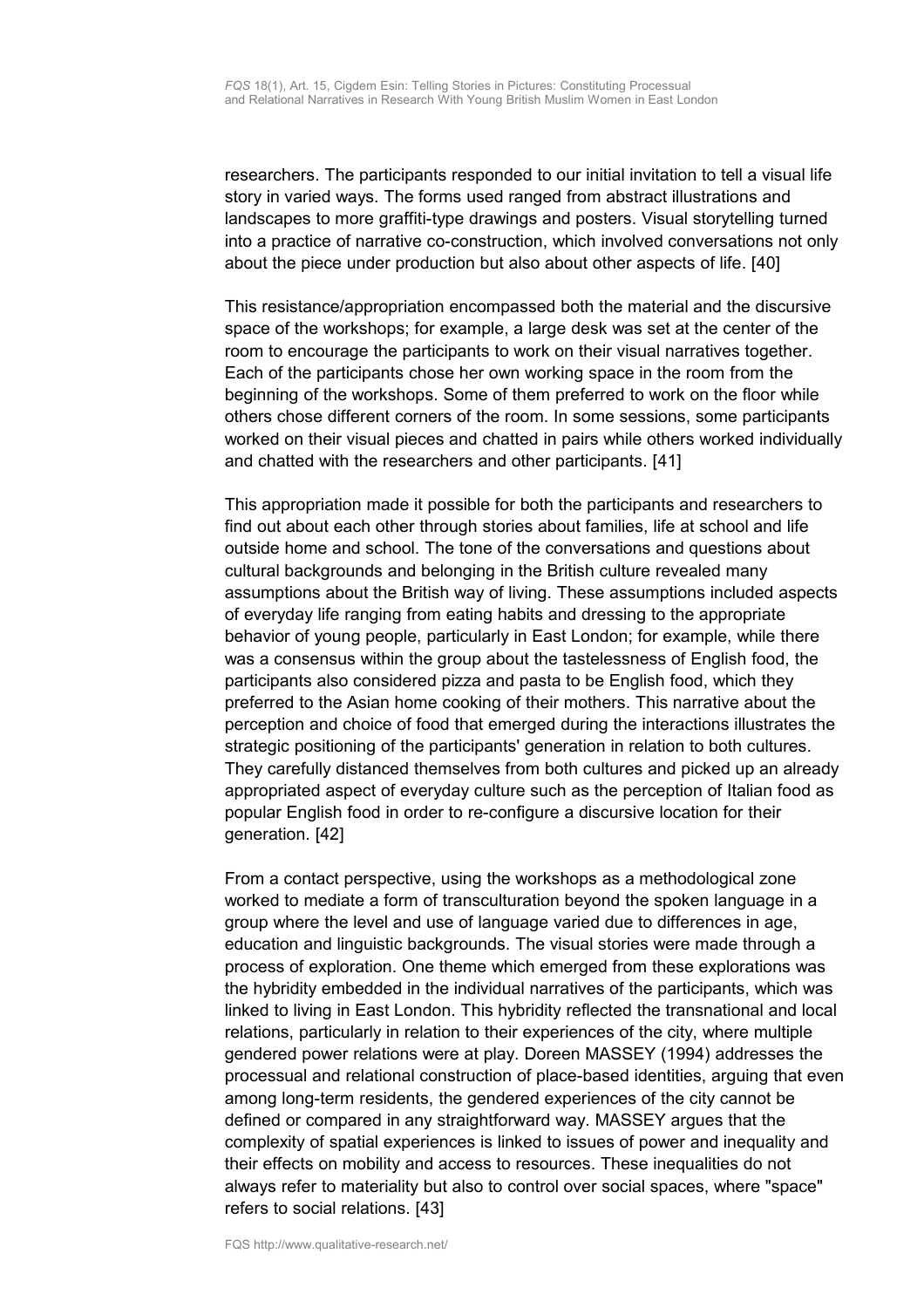In the following section, I will explore the narrative given by Alex (a pseudonym chosen by the participant), which emerged through her picture, interview and our conversations with her in the workshops, to discuss experiences of young women in the transnational space of East London. [44]

# <span id="page-14-1"></span>**6. Complex Interactions Between Socio-Spatial Contexts and Transnational Positioning**

## <span id="page-14-0"></span>**6.1 Alex's poster featuring the Olympics and the Queen's Jubilee**

The art workshops constituted a site in which participants constructed narratives about their multilayered connections with the social world around them. Participants constituted narratives of their urban belonging with links to social regulations of their local communities, the public scrutiny on their British Muslim identities and their lives in East London. Alex's narrative is an exemplar.



Illustration 3: Alex's image combining the Olympics with the Queen's Jubilee

"Alex: Err, and, like, the Olympics was after it so I just got the idea of combining both of them together, so, yeah, I did those things. So, I drawed[sic] the circles of the Olympics around the crown Jubilee. I thought I would draw it like a picture of the Queen but I couldn't 'cause yeah it's gonna take, erm, like big space, so, yeah.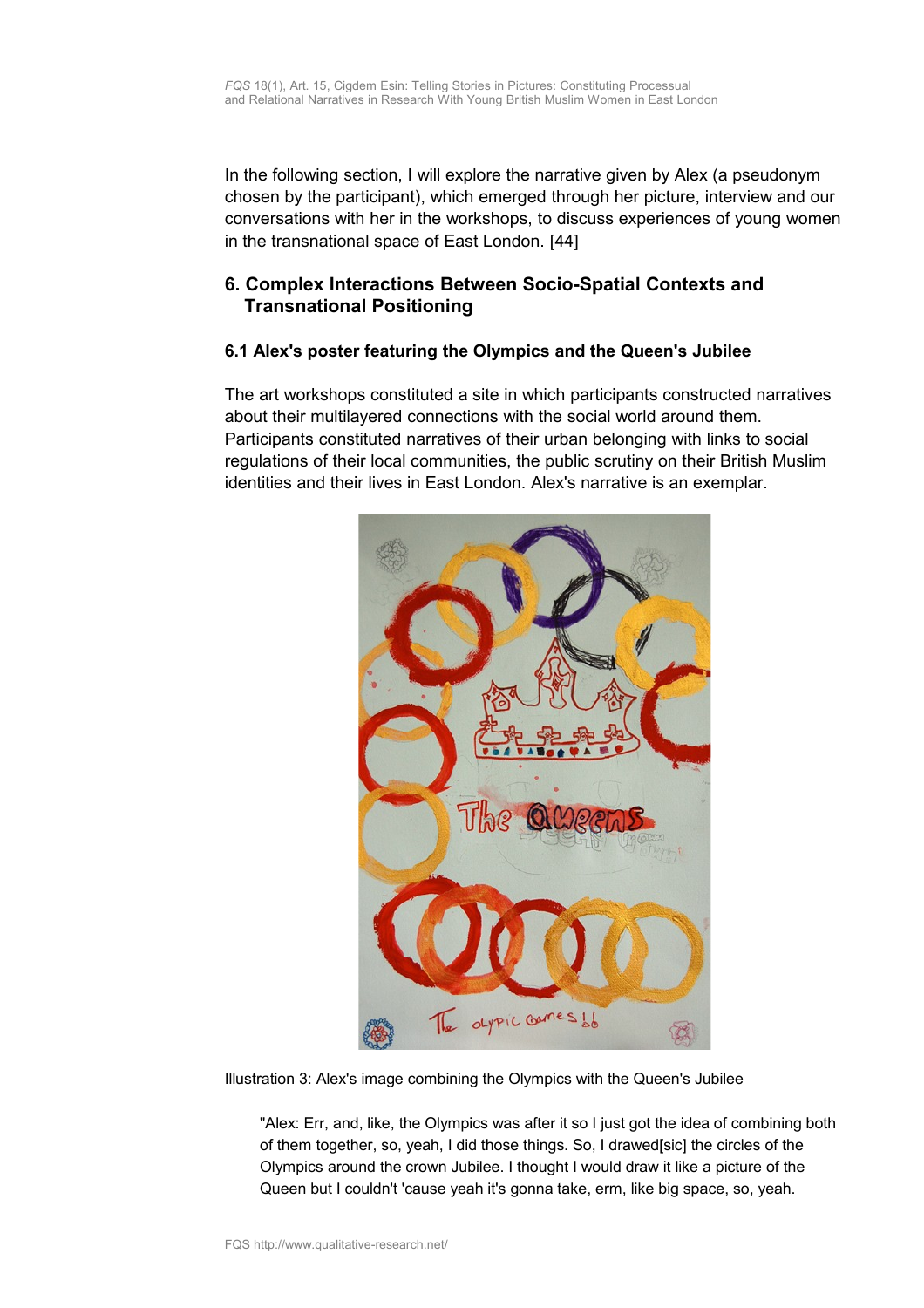Researcher 1: So were you seeing a lot of images of the Jubilee and Olympics around you? Is that what ...

Alex: Oh yeah, like every time I put it on a channel on TV, yeah, like you see people talking about the Jubilee and stuff like that so just the idea came to me.

Researcher 2: Were you interested in the Jubilee? Did you watch it or was it just more that it was in your head 'cause it was all around you?

Alex: No, I [saw] it everywhere so that's just, yeah, I wasn't very interested in it.

Researcher 1: What about the Olympics, was that more interesting or the same?

Alex: Oh yeah, the Olympics, yeah, I've been waiting for that, like, for so long so ...

Researcher 1: Mm. Did you watch a lot of it?

Alex: Oh, yeah, yeah, yeah ... (Laughter)

Researcher 1: Yup, it was very good. There were quite a lot of people from London or even East London who got medals, I think.

Alex: Oh no, not that [many] of them got medals and stuff. Only, I remember Mo Farah getting one and Usain Bolt<sup>[1](#page-15-0)</sup>." [45]

Alex's visual story was an illustration that combined the Queen's Jubilee and the Olympics, which were on the public agenda in the UK at the time she made her image. She decided to make a poster featuring these two events, although she was not sure whether her artistic skills would be up to par. In her interview, Alex described her relation to the two events in an ambiguous way. When asked if she was particularly interested in the Jubilee, Alex mentioned that she was not necessarily engrossed by it but went with the theme due to the massive amount of publicity it was receiving on television that summer. However, this was not the case with her second theme, the Olympics, which she had been waiting a long time to watch. [46]

Alex was interested in these two events because they affected the social lives of residents of East London in summer 2012. She was quite reserved while talking about her level of engagement in the events; yet, in her visual narrative, she positioned herself as a young Londoner who was interested in British popular culture, sport and the public agenda of the city. [47]

Her reluctance to express her enthusiasm for the Olympics may have been partly linked to her family's expectations of her. Alex was the daughter of parents of Somali origin. Her family wanted her to have an institutional education that would provide her with security in the future. The family monitored her behavior at school and in after-school classes. Her brother came into the workshops once or twice to check how she was doing. Throughout the conversations, she told the group that she had been given a choice of subjects that she could study at school. Some subjects, such as science and English, were more acceptable than others. She was allowed to attend the visual workshops because her family

<span id="page-15-0"></span><sup>1</sup> Mo Farah is a British athlete with Somalian origin. He was a gold medalist and one of the popular athletes in 2012 London Olympics. Usain Bolt is a Jamaican athlete and an Olympic gold medalist. He was one of the mediatic athletes of the 2012 Olympics with his statement victory pose which refers to a popular dancehall music move in Jamaica.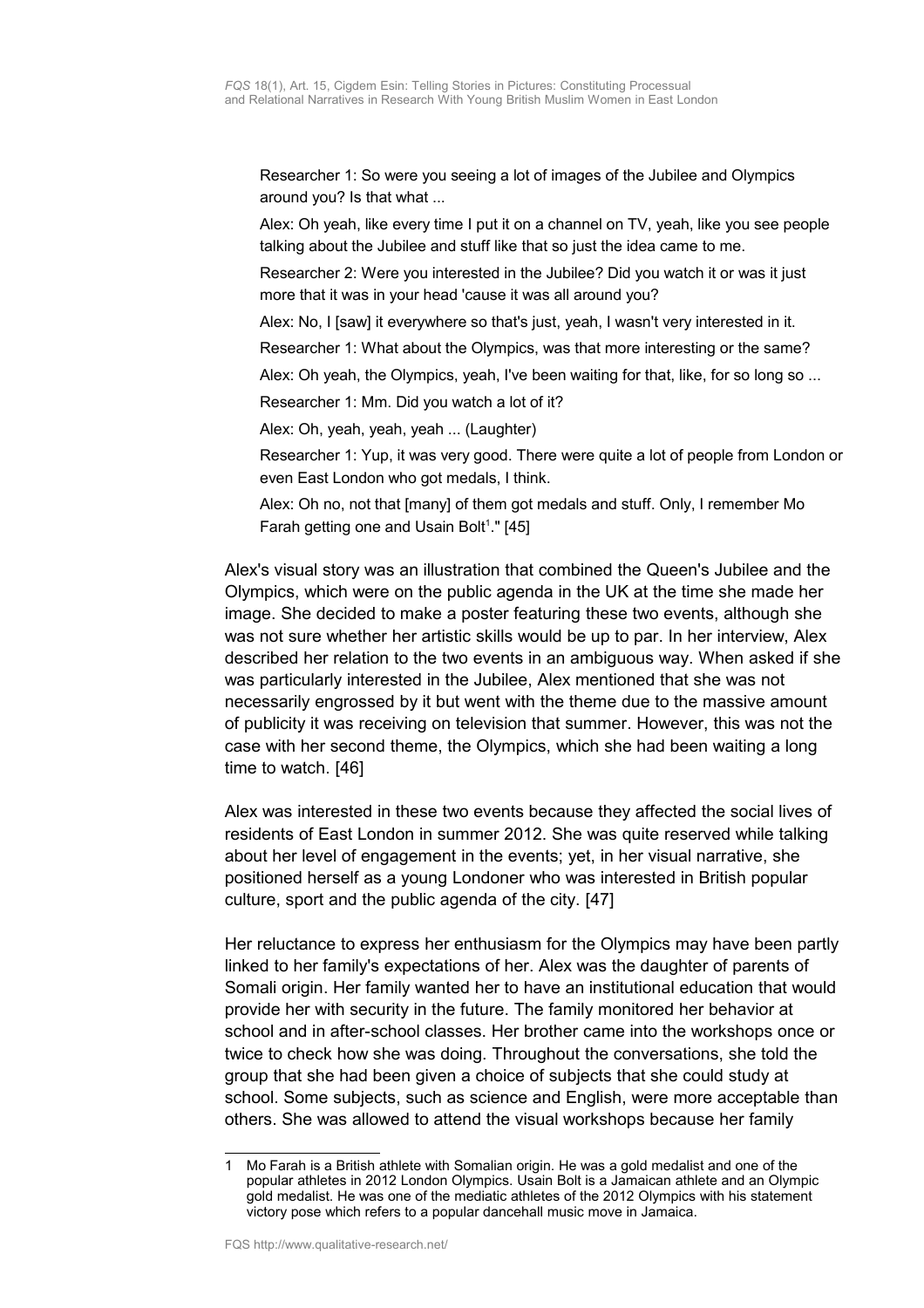thought that art was a suitable addition to a girl's education that would develop her feminine side. Even though she was interested in sport, her interest was not taken seriously. Her family thought that sport was not appropriate for a girl's academic and social education. Alex was aware of the fact that what she was allowed to do at school or in her spare time was linked to her family's ties with the Somali community in the neighborhood. Although her family wanted her to be academically strong, she was expected to be educated within the social regulations set for a girl, particularly in relation to her appearance in the public space, where she reflected upon the reputation of the family. [48]

Despite the restrictive expectations of her family and the social regulations shaping her femininity, Alex was in the process of negotiating her position as a British Somali young person with a strong individuality. She respected her family's traditions and appreciated their support for her education; however, she did not tell her story from a position of being caught between cultures and traditions, which is the dominant view of young immigrant women in East London (BEGUM, 2008)**.** Alex voiced her enthusiasm for sport. She thought that she was not good at drawing but did not perceive this as a weakness. On the contrary, she took the opportunity to do the activity anyway and used her picture to constitute a selfnarrative that brought together her interests in and her relation to the social world surrounding her. [49]

Visual storytelling proved useful in providing a space for narrative imagination in which the participants could challenge the fixed understandings of what the life stories of young people in East London should be. It also worked as a constituent of a narrative space, which made it possible to explore the relationality of the narratives of the self in depth. In the section that follows, I will focus on Samoya's narrative to discuss multimodal storytelling, through which it is possible to negotiate positioning and becoming beyond the limits of a single narrative modality. [50]

## <span id="page-16-0"></span>**6.2 Samoya's imagined landscape: A space of freedom and resistance**

In her reading of the artist Joanne LEONARD's photo-memoir, which is an assemblage of textual and visual narratives, TAMBOUKOU (2014) elaborates on the possibility of mediating multiple meanings without pinning down the storyteller "in a fixed subject position or encasing her within the constraints and limitations of her story" (p.31). In this context, the storyteller becomes a "narrative persona" whose story can be followed in the pursuit of understanding her multiple positions, rather than being considered the account of a unified subject (p.32). [51]

Similarly to TAMBOUKOU, I read Samoya's picture as an invitation from her *narrative persona* allowing me and others to explore her landscape, wherein she positioned herself as traveling to a "flamboyant, dreamful and peaceful" place, in her words, moving away from the busy, constraining spatiality of her life in London. Similarly to Alex, Samoya used the site of her artwork to constitute her imagined self-narrative and gave meaning to various components of her life story through a relational storytelling in the zone of the workshops.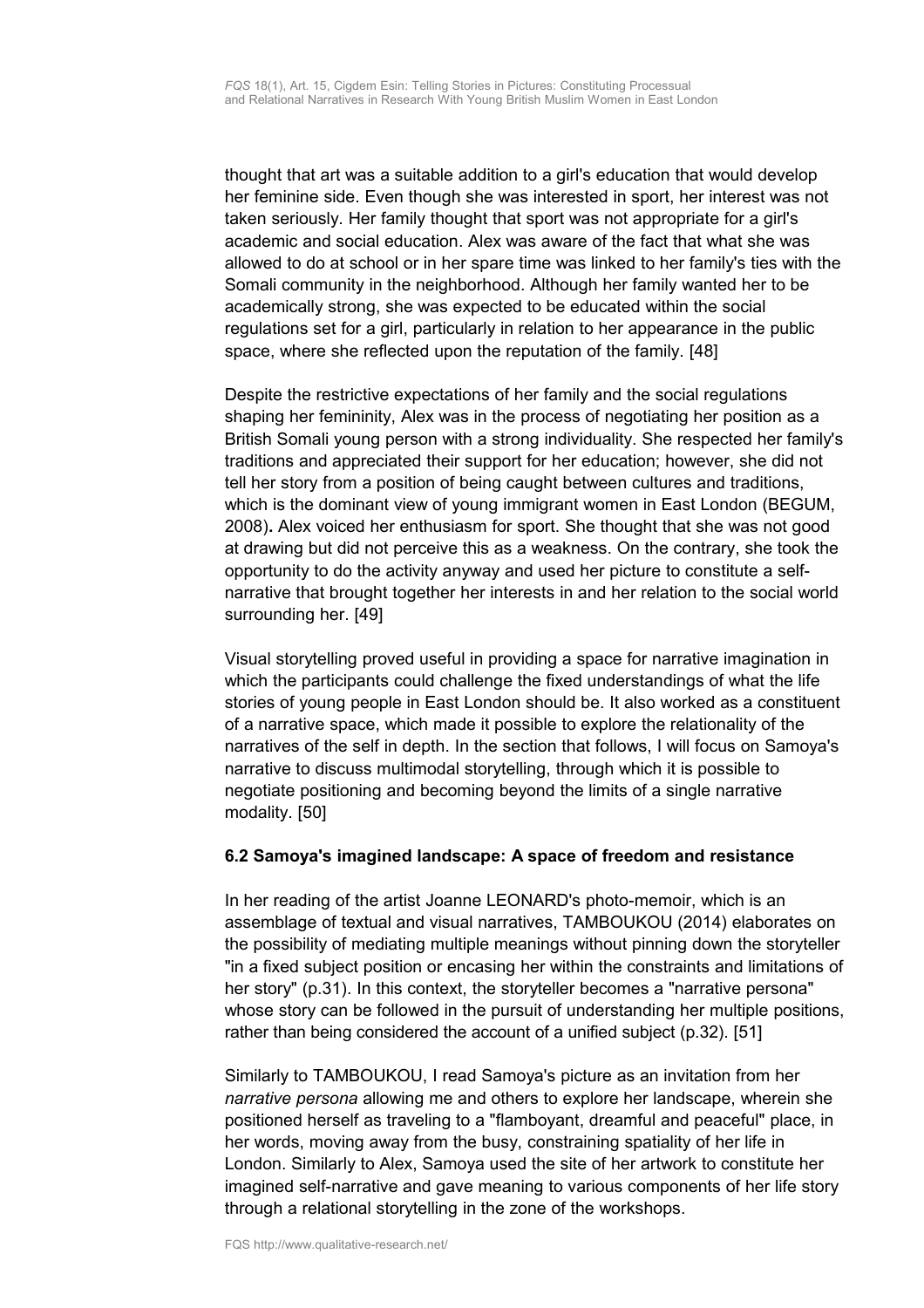

Illustration 4: Samoya's landscape

- "Samoya: I really like it, like, it's more peaceful and 'cause we live in the city and where it's so busy, you can see that picture and it's really calm.
- Researcher: And if you we were going to use three words to describe the piece, what would they be?
- Samoya: Flamboyant, dreamful, and peaceful." [52]

Samoya's artistic talent had been praised since she was at primary school. Seeing her enthusiasm and potential, her British Bangladeshi family also encouraged her to pursue art as an academic subject. She was planning to choose art as one of her A-level subjects at the time of the workshops. When she started attending the workshops, she had already made a plan about what she would draw. She wanted to make a large blue landscape, which she would put up on the wall of her room—an enlarged and, it turned out, changed version of an image she had already made. In the first few weeks of the workshops, Samoya focused solely on drawing the landscape and did not engage in much conversation with other participants or the researchers. As the relations in the zone of the workshops developed over the subsequent weeks, she joined the conversations, although she remained reserved while telling stories about her life to the group. [53]

In some of the sessions, particularly when gender differences in using the public spaces of the neighborhood were discussed, Samoya told us the difficulties that she experienced on streets when she was out in the evening. Samoya was aware of the constraining reality of young women's socio-spatial lives in British Muslim communities in East London, where there was a social monitoring system that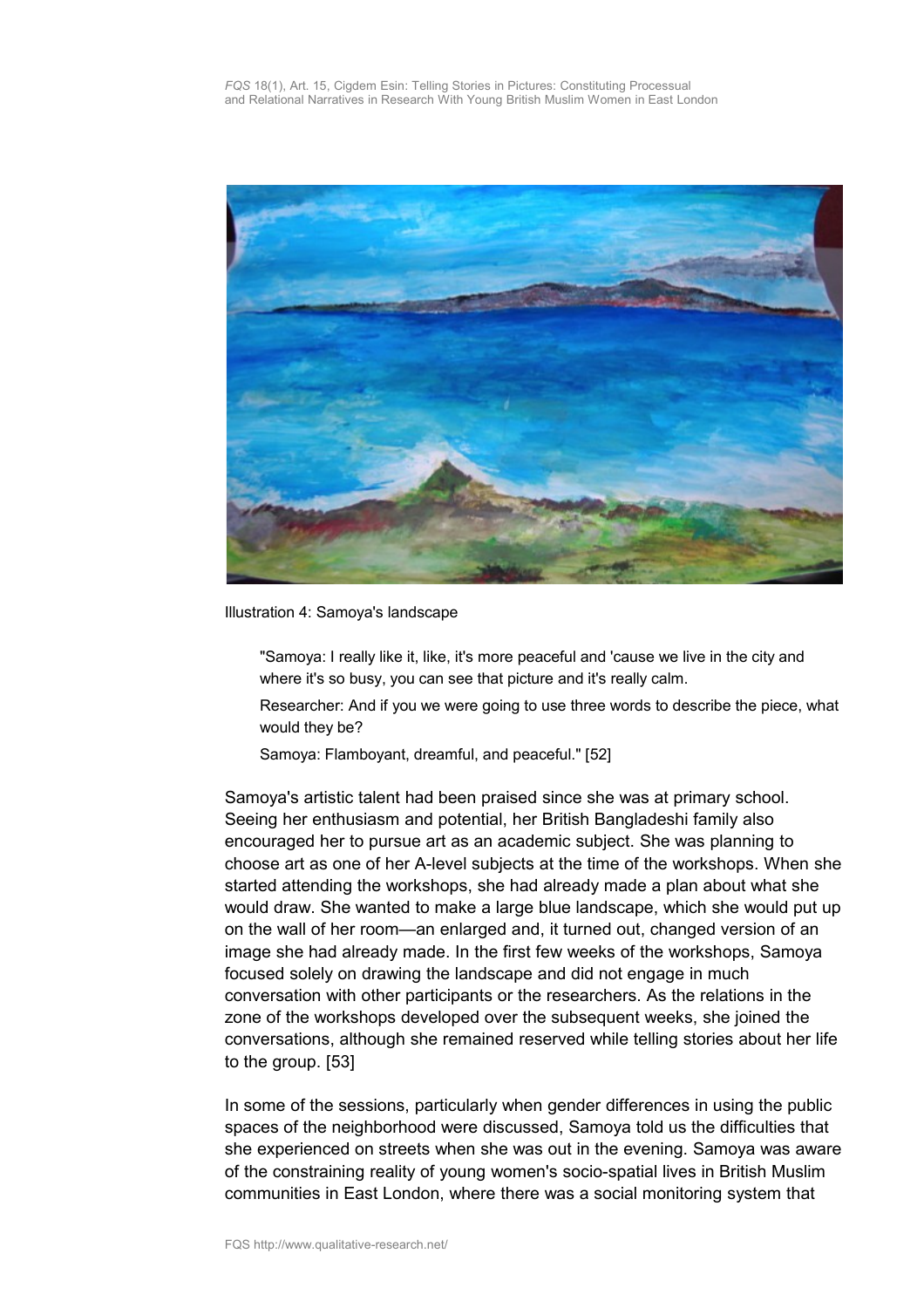watched girls' behavior. There was a tendency in the community to talk negatively about young women if they did anything inappropriate. Samoya, however, never made sense of what made any behavior appropriate or inappropriate for girls. Her family aimed to raise her as a modest woman who internalized conservative values about women's role in society. Similarly to other young women in the community, she needed to be accompanied by her brother if she went out in the evening. Even though she wanted to explore other parts of the neighborhood, where there were galleries and art workshops, she was not allowed to wander around without any appropriate purpose such as going to school or visiting relatives. [54]

None of the participants made reference to the public scrutiny on their British Muslim identities on the streets when talking about their families' intentions to monitor their movements. Rather, the participants' narratives of the family rules that restricted their movement on the streets were shaped by the gender regime in which families raised their daughters. GUNARATNAM's (2013, pp.257-259) analysis of British Bangladeshi Muslim mothers' concern with protecting their children in the racialized public spaces of East London in the aftermath of the 2005 bombings may, however, shed light on the reason behind these families' behavior. Similarly to the mothers in GUNARATNAM's research, the families of the young participants in this research might have intended to protect their children from the racialized threats that they may face when they set the rules for their daughters about how to use public spaces. [55]

Samoya remained reserved while describing her picture in the follow-up interview. Similarly to other participants, Samoya mentioned dreams, freedom and happiness while describing her artwork but avoided making direct connections between the artwork and her personal life; yet, she positioned her piece in relation to the busy life of the city and described it as "flamboyant, dreamful and peaceful." Considering the interactional narratives in which Samoya told us about her limited spatial movement in her daily life, I read the landscape and her description of it as a narrative construct of an imagined space of freedom, perhaps her "technology of resistance" (TAMBOUKOU, 2003, pp.94-102). TAMBOUKOU defines technologies of resistance as sets of practices in the cultivation of the female self with the capacity to act and resist the power relations imposed upon them at the same time as they are subjected to certain systems of power to craft precarious ethical positions in fashioning new forms of subjectivities. Samoya's narratives across different modalities are similarly constructed as a technology of resistance, shaped by her careful positioning between her dream of freedom and her restricted socio-spatial experiences as a young British Muslim woman living in East London. [56]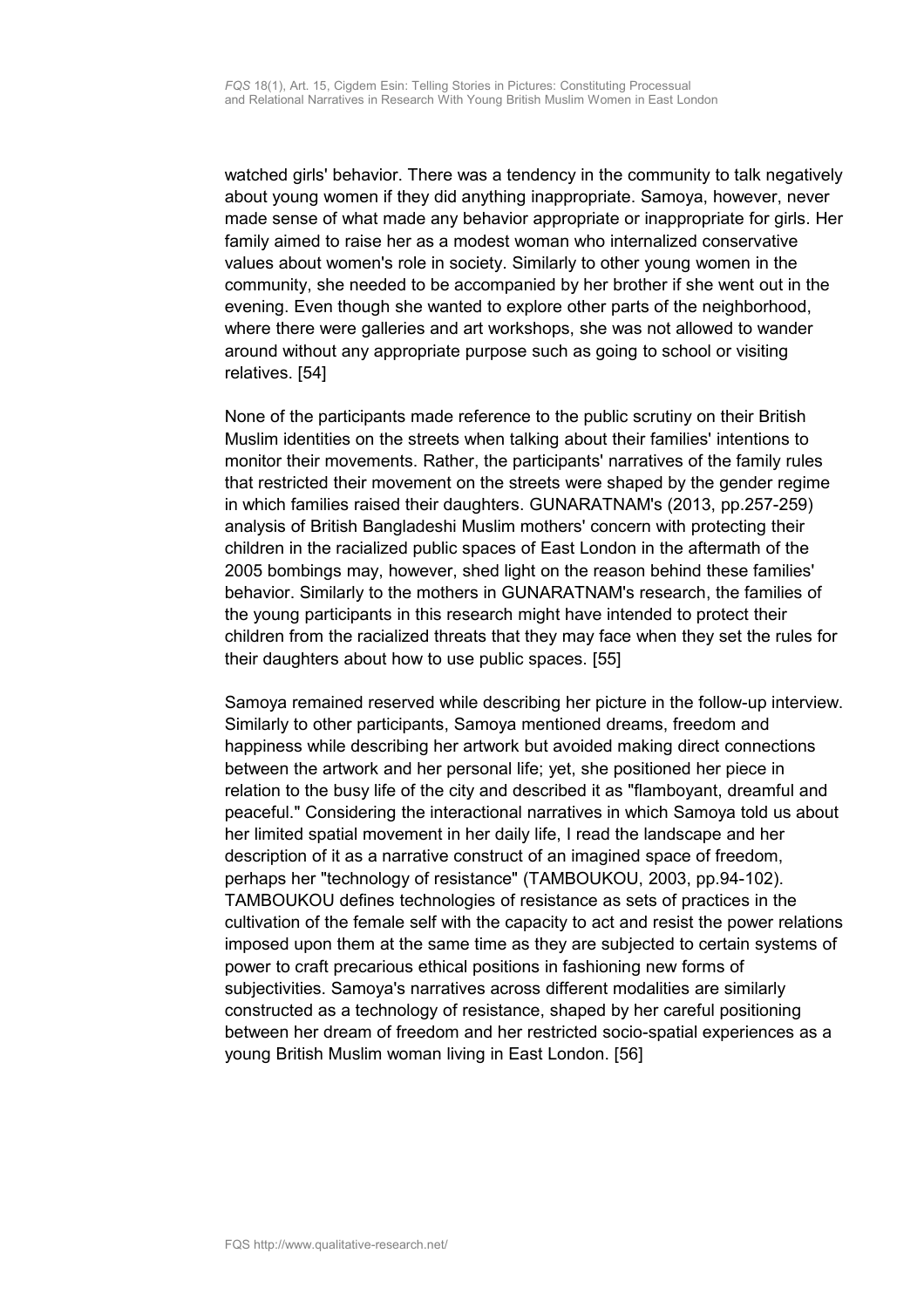# <span id="page-19-0"></span>**7. Conclusion**

In this article, which draws on research undertaken with a small group of young British Muslim women in East London, I have discussed how a multi-modal narrative methodology could be used to gain insight into the complex and mobile ways in which life stories are constructed in a multilayered transnational context. This methodological approach focuses on the process in which multiple narrative modalities, such as visual, verbal and interactional, form a layered relational web in which the personal narratives can emerge. It was within this relational web that multiple narratives were configured through the nuanced interconnections between the individual and collective and between personal and public components of socio-spatial belonging. [57]

I described the relational context of a series of visual storytelling workshops by engaging with the arguments on the contact zone as a methodological space ASKINS and PAIN (2011) and TORRE et al. (2008) that extend PRATT's (2008) definition of contact zone. Similarly to TORRE et al. (2008), I considered the relations in the contact zone of the workshops as a methodological device to examine the textured interaction between the participants and researchers across power differences. Throughout the conversations and collective and individual image-making experiences, multiple interactions reflected racialized assumptions about transnational identities. The interaction within the group also functioned as a tool to challenge these assumptions. Within the zone of the workshops, visual storytelling expanded contact relations so as to lead to further exchanges about the broader relations of power and inequalities embedded in the lives of East London's residents. [58]

Considering narratives as relationally constructed within the zone of this research made it possible to explore the participants' multiple discursive positions in their self-narratives. Exploring the mobility of the storytellers' positioning is significant in examining storytelling, which moves beyond the limits of coherence to constitute processual narratives that could accommodate the complexity of transnational experiences. Approaching narratives as being processual also opened up a path towards a more nuanced understanding of self-narratives that does not encase them within the limitations of one told story or the storyteller within one fixed subject position. [59]

The movement across different narrative modalities (visual, verbal and interactional) allowed me to create a relational space for the co-construction and analysis of the individual narratives in a mobile way. Making assemblages using moments of storytelling within different modalities enabled me to consider narratives beyond what one single narrative modality can possibly offer. These assemblages can also widen the research space by making some of the narrative resources, which may not be evident in the immediate research setting, recognizable to both storytellers and researchers. Within the context of this research, these resources include the conversations with families and friends in various social environments, in relations of education, actual and imagined experiences of the streets and dialogues with the self and others. It was these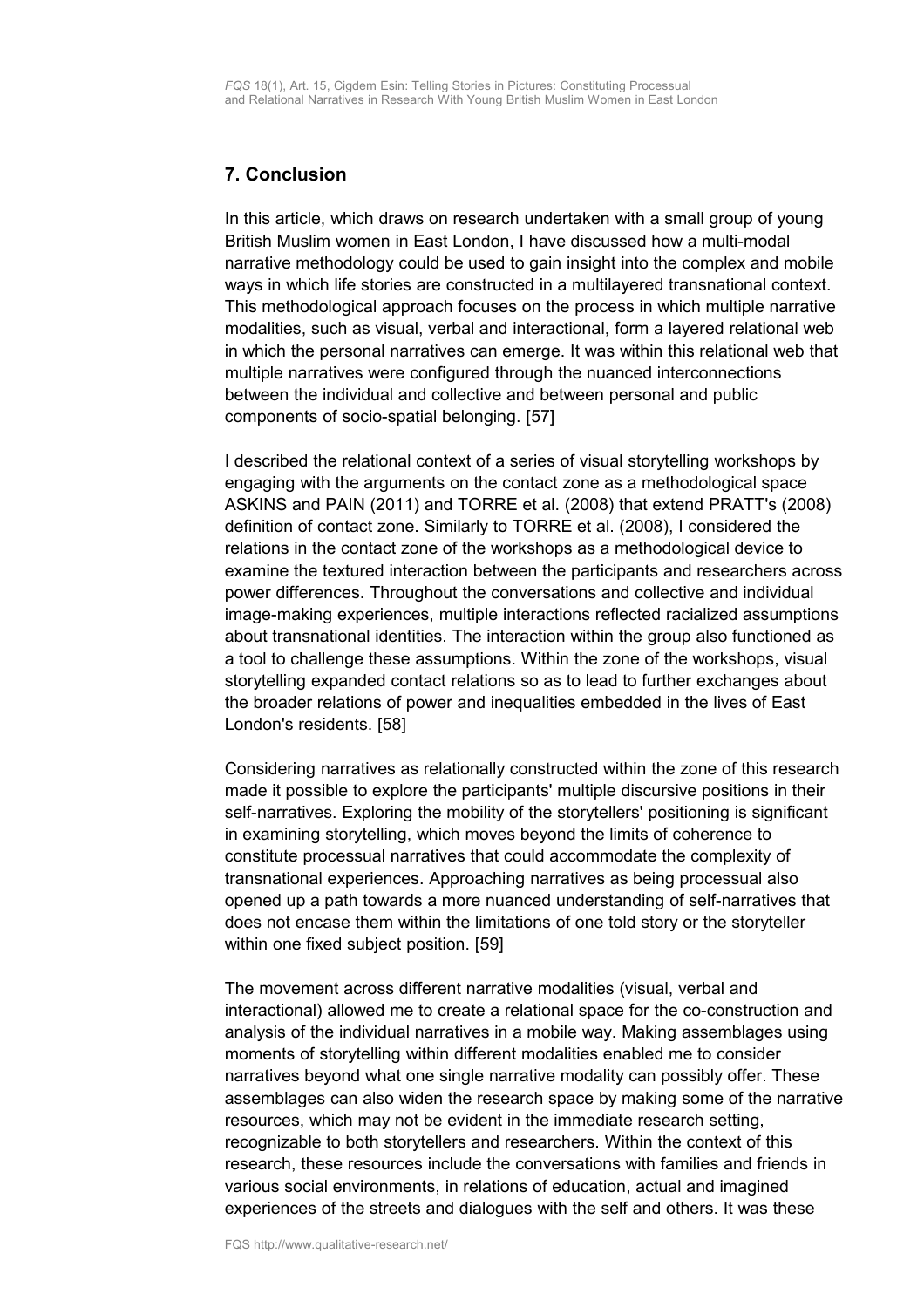resources that guided us, the researchers, into the nuanced positioning of the storyteller-participants. [60]

Another possibility that a multimodal narrative methodology can offer is the discursive contact space, wherein researchers and participants can develop relations in non-linear ways, opening up new, maybe unexpected, paths through which storytellers can negotiate the potential of processual narratives in crafting ethical positions to challenge the hegemonic discourses. Alex's narrative, which reflected a strong individuality and resisted taking up a position of being caught between cultures and traditions, and Samoya's positioning in her landscape, an imagined space of freedom, are examples of such ethical positions that have been crafted processually. [61]

## <span id="page-20-1"></span>**Acknowledgments**

I would like to thank all the young women who participated in the "Visual Life Story" workshops. Their stories and questions guided my development of the idea of processual narrative.

### <span id="page-20-0"></span>**References**

Andrews, Molly (2014). *Narrative imagination and everyday life*. Oxford: Oxford University Press.

Andrews, Molly; Squire, Corinne & Tamboukou, Maria (Eds.) (2013). *Doing narrative research*. London: Sage.

Antonsich, Marco (2010). Searching for belonging—An analytical framework. *Geography Compass*, *4*, 644-659.

Askins, Kye & Pain, Rachel (2011). Contact zones: Participation, materiality, and the messiness of interaction. *Environment and Planning D: Society and Space*, *29*(5), 803-821.

Bakhtin, Mikhail (1982). *The dialogic imagination*. Austin, TX: Texas University Press.

Begum, Halima (2008). Geographies of inclusion/exclusion: British Muslim women in the east end of London. *Sociological Research Online*, *13*(5), Art. 10,<http://socresonline.org.uk/13/5/10.html> [Accessed: November 25, 2016].

Bhabha, Homi (1994). *The location of culture*. London: Routledge.

Bruner, Jerome (2001). Self-making and world-making. In Jens Brockmeier & Donal Carbaugh (Eds.), *Narrative and identity: Studies in autobiography, self and culture* **(**pp.25-37). Amsterdam: John Benjamins Publishing Company.

Davies, Bronwyn & Harré, Rom (1990). Positioning: The discursive construction of selves. *Journal for the Theory of Social Behaviour*, *20*, 43-63.

De Fina, Anna & Georgakopoulou, Alexandra (Eds.) (2015). *The handbook of narrative analysis*. Sussex: John Wiley & Sons.

Doloughan, Fiona (2006). Narratives of travel and the travelling concept of narrative: Genre blending and the art of transformation. In Matti Hyvärinen, Anu Korhonen & Juri Mykkänen (Eds.), *The travelling concept of narrative* (pp.134-144). Helsinki: The Helsinki Collegium for Advanced Studies.

Eade, John (Ed.) (2002). *Living the global city: Globalization as local process.* London: Routledge.

Eade, John; Fremeaux, Isabel & Garbin, David (2002). The political construction of diasporic communities in the global city. In Pamela Gilbert (Ed.), *Imagined Londons* (pp.159-176)*.* New York*:* State University of New York Press.

Elliott, Heather; Gunaratnam, Yasmin; Hollway, Wendy & Phoenix, Ann (2009). Practices, identification and identity change in the transition to motherhood. In Margaret Wetherell (Ed.), *Theorising identities and social action* (pp.19-37). Basingstoke: Palgrave.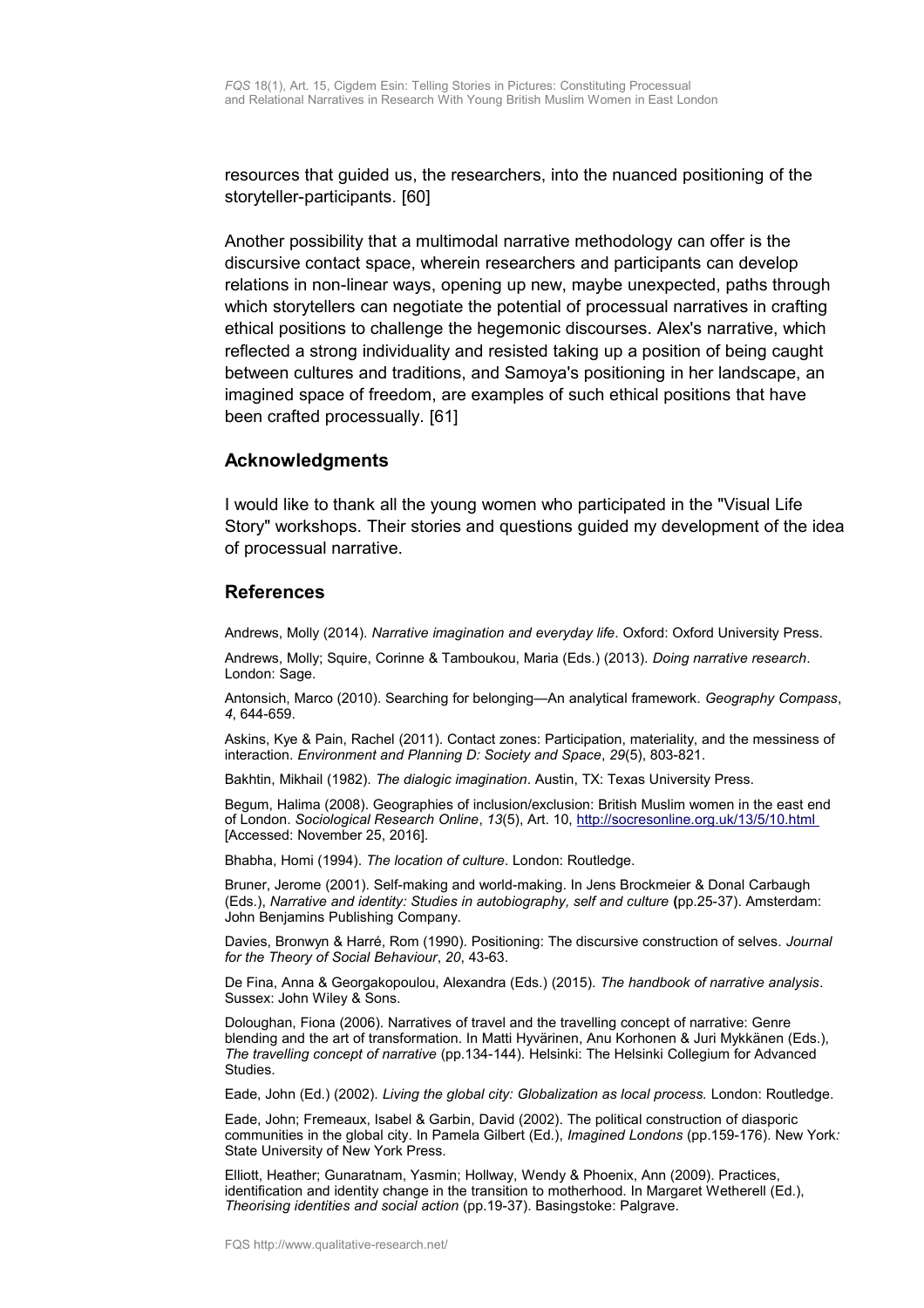Esin, Cigdem & Squire, Corinne (2013). Visual autobiographies in East London: Narratives of still images, interpersonal exchanges, and intrapersonal dialogues. *Forum Qualitative Sozialforschung / Forum: Qualitative Social Research*, *14*(2), Art. 1, [http://nbn-resolving.de/urn:nbn:de:0114](http://nbn-resolving.de/urn:nbn:de:0114-fqs130214) [fqs130214](http://nbn-resolving.de/urn:nbn:de:0114-fqs130214) [Accessed: November 10, 2015].

Gunaratnam, Yasmin (2013). Roadworks: British Bangladeshi mothers, temporality and intimate citizenship in East London. *European Journal of Women's Studies*, *20*(3), 249-263.

Holstein, James & Gubrium, Jaber (Eds.) (2011). *Varieties of narrative analysis*. London: Sage.

Hyvärinen, Matti; Hydén, Lars-Christer; Saarenheimo, Marja & Tamboukou, Maria (Eds.) (2010). *Beyond narrative coherence*. Amsterdam: John Benjamins Publishing Company.

Massey, Doreen (1994). *Space, place and gender*. Cambridge: Polity.

O'Neill, Maggie (2008). Transnational refugees: The transformative role of art? *Forum Qualitative Sozialforschung / Forum: Qualitative Social Research*, *9*(2), Art. 59, [http://nbn](http://nbn-resolving.de/urn:nbn:de:0114-fqs0802590)[resolving.de/urn:nbn:de:0114-fqs0802590](http://nbn-resolving.de/urn:nbn:de:0114-fqs0802590) [Accessed: November 10, 2015].

Phoenix, Ann (2013). Analysing narrative contexts. In Molly Andrews, Corinne Squire & Maria Tamboukou (Eds.), *Doing narrative research* (pp.72-87). London: Sage.

Pratt, Mary Louise (2008). *Imperial eyes: Travel writing and transculturation*. New York: Routledge.

Riessman, Catherine (2008). *Narrative methods for the human sciences.* New York: Sage.

Ryan, Marie Laure (2004). *Narrative across media*. Lincoln, NB: Nebraska University Press.

Shain, Farzana (2003). *The schooling and identity of Asian girls*. Staffordshire: Westview House.

Shakespeare, William (2008 [1605]). *A midsummer night's dream* (ed. by j. Bate). London: Palgrave Macmillan.

Squire, Corinne (2013). Experience-centred and culturally oriented approaches to narrative. In Molly Andrews, Corinne Squire & Maria Tamboukou (Eds.), *Doing narrative research* (pp.47-71). London: Sage.

Squire, Corinne; Esin, Cigdem & Burman, Chila (2013). "You are here": Visual autobiographies, cultural-spatial positioning, and resources for urban living. *Sociological Research Online*, *18*(3), Art. 1,<http://www.socresonline.org.uk/18/3/1.html>[Accessed: November 10, 2015].

Squire, Corinne; Davis, Mark; Esin, Cigdem; Andrews, Molly; Harrison, Barbara; Hyden Lars-Christer & Hyden, Margareta (2014). *What is narrative research*? London: Bloomsbury.

Tamboukou, Maria (2003). *Women, education, and the self: A Foucauldian perspective*. New York: Palgrave Macmillan.

Tamboukou, Maria (2008). Re-imagining the narratable subject. *Qualitative Research*, *8*(3), 283- 202.

Tamboukou, Maria (2014). Narrative personae and visual signs: Reading Leonard's intimate photo memoir. *Auto/Biography Studies*, *29*(1), 27-49.

Torre, Maria Elena; Fine, Michele; Alexander, Natasha; Bilal Billups, Amir; Blanding, Yasmine; Genao, Emily; Marboe, Elinor; Salah, Tahani & Urdang, Kendra (2008). Participatory action research in the contact zone. In Julio Cammarota & Michelle Fine (Eds.), *Revolutionizing education: Youth participatory action research in motion* (pp.23-44). New York: Routledge.

Yuval-Davis, Nira (2011). *The politics of belonging: Intersectional contestations*. London: Sage.

Yuval-Davis, Nira & Kaptani, Ereni (2009). Performing identities: Participatory theatre among refugees. In Margaret Wetherell (Ed.), *Theorizing identities and social action* (pp.56-74). Basingstoke: Palgrave.